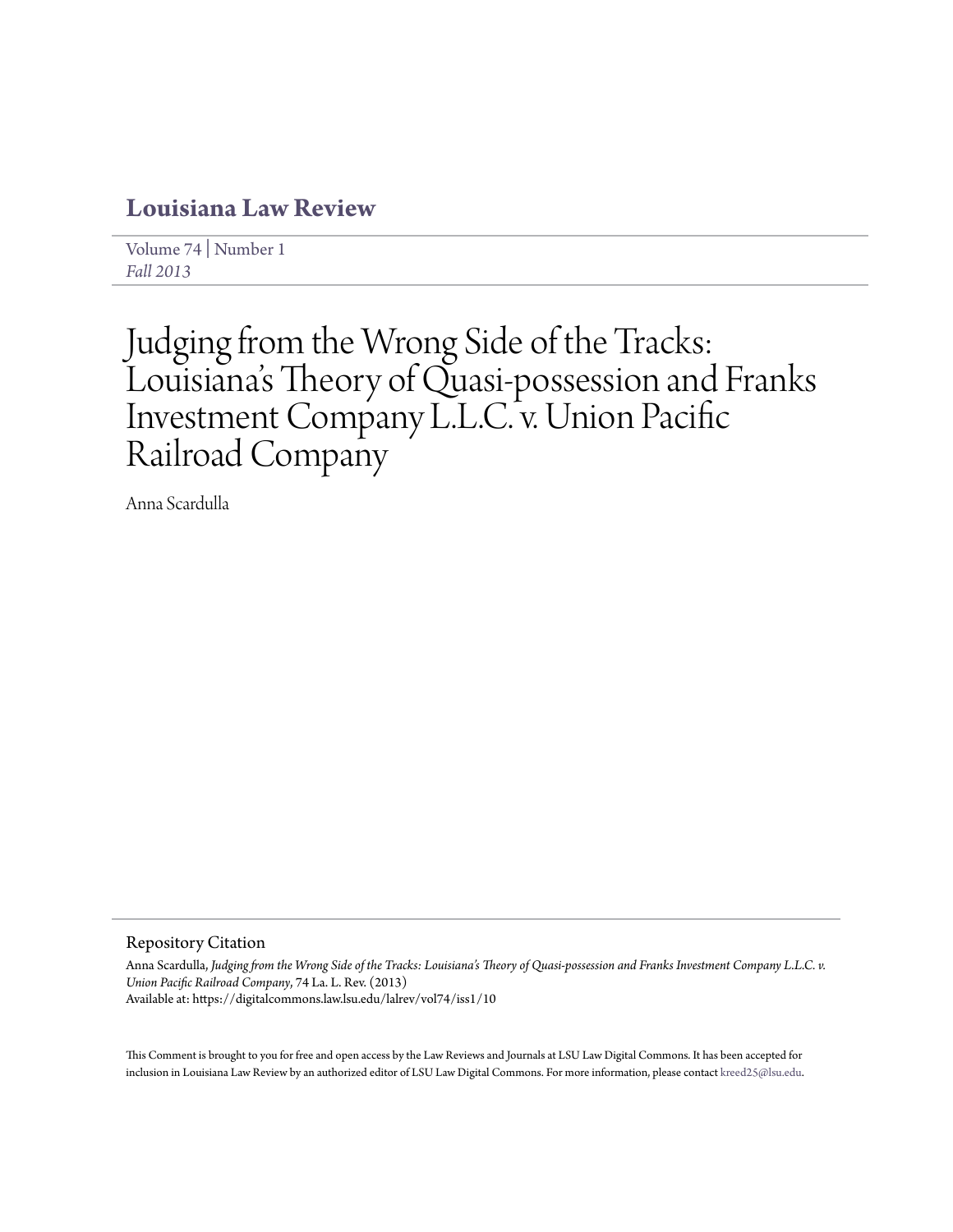### **Judging from the Wrong Side of the Tracks: Louisiana's Theory of Quasi-possession and** *Franks Investment Company L.L.C. v. Union Pacific Railroad Company*

#### **INTRODUCTION**

Imagine that after more than 70 years of using something, someone destroyed it and stripped it from your possession overnight. Now picture being denied compensation because a court was unfamiliar with the relevant law that could provide a remedy. Nothing seems more frustrating, yet this is exactly what occurred in *Franks Investment Co. v. Union Pacific Railroad Co*. 1 Despite the United States Court of Appeals for the Fifth Circuit recently affirming the decision,<sup>2</sup> *Franks* is poor precedent for future Louisiana quasi-possession jurisprudence because it strictly applied the law of possession to a pure quasi-possession case.

*Franks* arose in the context of a nationwide dispute as old and familiar as that between the wild Bo Duke and the stiff county commissioner, Boss Hogg.<sup>4</sup> For decades, railroad companies provided and maintained a number of private railroad crossings for farmers, allowing farmers convenient access to and from their land.<sup>5</sup> The railroad companies developed these crossways, mostly as a courtesy for farmers who granted the railroads a right-of-way for them to lay their rail lines across rural property.<sup>6</sup> After years of allowing farmers passage, however, one railroad—Union Pacific Railroad Company—folded to economic pressures and opted to

Copyright 2013, by ANNA SCARDULLA.

 <sup>1.</sup> Franks Inv. Co. v. Union Pac. R.R. Co., No. 08-0097, 2011 WL 6157484, at \*1 (W.D. La. June 14, 2011), *aff'd*, 464 F. App'x 415 (5th Cir. 2012). Because of the procedural complexity of this case, a number of footnotes will reference cases entitled "Franks Investment Co. v. Union Pacific Railroad Co." For clarification purposes, when discussed in the body of this Comment, the term "Franks" refers to the juridical person, Franks Investment Company. When italicized, the term "*Franks*" refers to the district level case referenced in this footnote.

 <sup>2.</sup> Franks Inv. Co. v. Union Pac. R.R. Co., 464 F. App'x 415 (5th Cir. 2012).

 <sup>3.</sup> Louisiana Civil Code article 3421 defines quasi-possession as "[t]he exercise of a real right, such as a servitude, with the intent to have it as one's own . . . ." LA. CIV. CODE art. 3421 (2013).

 <sup>4.</sup> *See generally Dukes of Hazzard* (CBS television broadcast).

 <sup>5.</sup> For a discussion of claims based on similar factual backgrounds to those relevant to this Comment, see generally *Franks,* 2011 WL 6157484; Faulk v. Union Pac. R.R. Co., 449 F. App'x 357 (5th Cir. 2011); Seber v. Union Pac. R.R. Co., 350 S.W.3d 640 (Tex. App. 2011).

 <sup>6.</sup> *See generally Franks*, 2011 WL 6157484; *Faulk*, 449 F. App'x 357; *Seber*, 350 S.W.3d 640.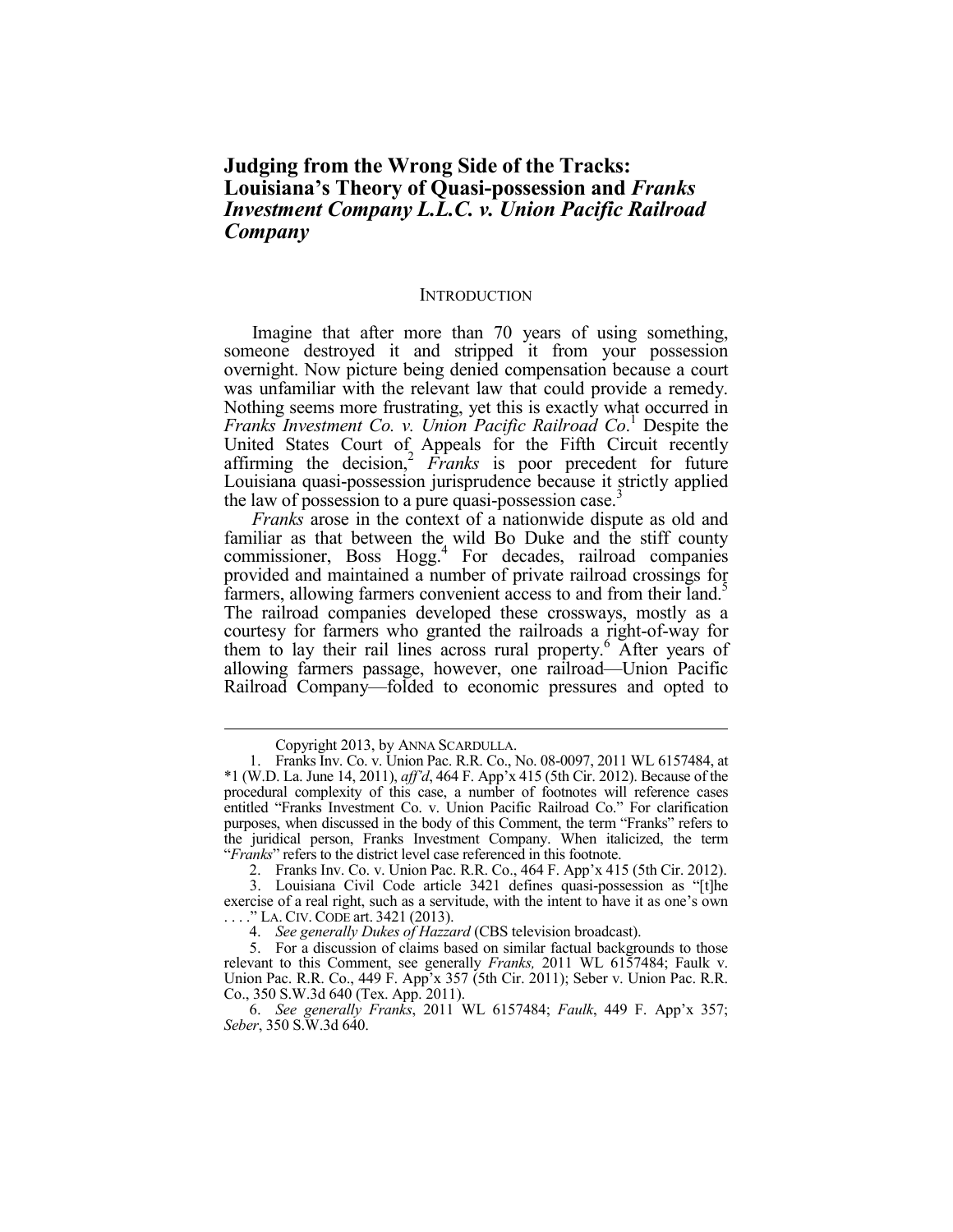close some of its private railroad crossings across the country in  $2005.<sup>7</sup>$ 

Having lost their ability to conveniently pass from one side of their land to the other, farmers are looking to sue.<sup>8</sup> A farmer's ability and avenue through which to sue the railroad can vary; $9$  however,

*Id.* (citation omitted). However, in 2008, the Louisiana Legislature passed a law that requires railroad companies to obtain permission from the Louisiana Public REV. STAT. ANN. § 48:394 (2004). For closure, railroad companies must meet the high burden of showing that the private crossing "unreasonably burdens or substantially interferes with rail transportation." *Id.* Attempting to avoid these stringent procedural limitations, railroads have challenged section 48:394 on constitutional grounds. *See Faulk,* 449 F. App'x 357 (staying the constitutional question until ownership issues were settled between parties), *on remand to* No. 07-0554, 2013 WL 1193069 (W.D. La. Mar. 22, 2013).

 8. For a discussion of claims based on similar factual backgrounds to those relevant to this Comment, see generally *Franks*, 2011 WL 6157484; *Faulk*, 449 F. App'x 357; *Seber*, 350 S.W.3d 640.

 9. A farmer's ability and avenue through which to sue the railroad is often dependent on two things: (1) whether the right-of-way agreement originally entered into between the parties consisted of transferring full ownership of the land beneath the rail lines to the railroad or merely consisted of granting a right of use in favor of the railroad on the farmer's property, and (2) whether the right-ofway agreement explicitly obligates the railroad to provide and maintain the crossways. The following diagram is illustrative:

 <sup>7.</sup> Brief for Appellee at 7−9, Franks Inv. Co. v. Union Pac. R.R. Co., 464 F. App'x 415 (5th Cir. 2012) (No. 11-30632). Union Pacific contended:

<sup>[</sup>C]rossings impose maintenance burdens on the railroad that far exceed the maintenance required at areas of track without a crossing, costing the railroad an estimated \$800.00 per square foot for installation and maintenance . . . . In the past fifteen years or so, federal policy has encouraged railroads to reduce the number of private crossings in order to improve public safety and enhance interstate rail transportation. The Federal Railroad Administration has promulgated policies encouraging railroads to close redundant and dangerous crossings. Union Pacific therefore began analyzing the quality, safety, and number of crossings on its tracks and identified crossings it believed should be closed.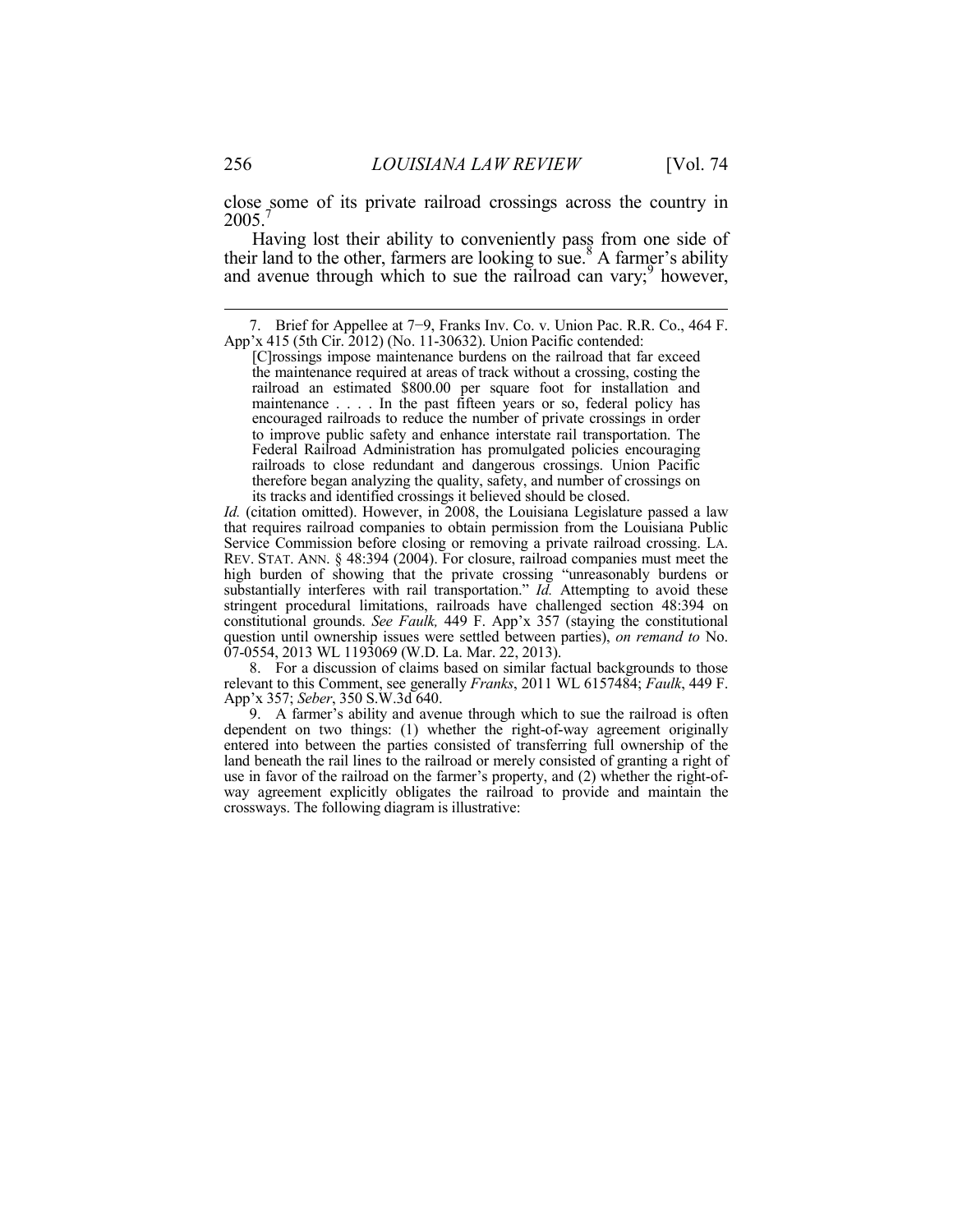1

|                    | If $\ldots$                                                                                                                   | And $\ldots$                                                                                                                                 | Then                                                                                                                                                                                                                                                                                            |
|--------------------|-------------------------------------------------------------------------------------------------------------------------------|----------------------------------------------------------------------------------------------------------------------------------------------|-------------------------------------------------------------------------------------------------------------------------------------------------------------------------------------------------------------------------------------------------------------------------------------------------|
| <b>Variation 1</b> | the right-of-<br>way agreement<br>transferred full<br>ownership of<br>land<br>underneath the<br>rail lines to the<br>railroad | the right-of-way<br>agreement explicitly<br>burdens the railroad<br>with providing and<br>maintaining the<br>crossways,                      | a farmer can bring a<br>Louisiana petitory<br>action, asserting full<br>ownership of a<br>servitude in the<br>crossways; even so, it<br>is customary to bring<br>a Louisiana<br>possessory action<br>first, asserting the<br>quasi-possession of a<br>servitude of passage<br>in the crossways. |
| <b>Variation 2</b> | the right-of-<br>way agreement<br>transferred full<br>ownership of<br>land<br>underneath the<br>rail lines to the<br>railroad | the right-of-way<br>agreement does not<br>burden the railroad<br>with any affirmative<br>or negative duties<br>relative to the<br>crossways, | a farmer can only<br>bring a Louisiana<br>possessory action,<br>asserting the quasi-<br>possession of a<br>servitude of passage<br>in the crossways.                                                                                                                                            |
| <b>Variation 3</b> | the right-of-<br>way agreement<br>grants the<br>railroad a right-<br>of-use servitude<br>across the<br>farmer's<br>property   | the right-of-way<br>agreement explicitly<br>burdens the railroad<br>with providing and<br>maintaining the<br>crossways,                      | a farmer can bring a<br>breach of contract<br>action against the<br>railroad; even so,<br>alternative remedies<br>may be available.                                                                                                                                                             |
| <b>Variation 4</b> | the right-of-<br>way agreement<br>grants the<br>railroad a right-<br>of-use servitude<br>across the<br>farmer's<br>property   | the right-of-way<br>agreement does not<br>burden the railroad<br>with any affirmative<br>or negative duties<br>relative to the<br>crossways, | a farmer has no<br>petitory, possessory,<br>or breach of contract<br>claims available; even<br>so, alternative<br>remedies may be<br>available.                                                                                                                                                 |

*See generally* A.N. YIANNOPOULOS, PROPERTY § 256–79, *in* 2 LOUISIANA CIVIL LAW TREATISE 515–58 (4th ed. 2001) (discussing the facets of the petitory action generally); *Id.* § 332–43, at 650–81 (discussing the facets of the possessory action generally); A.N. YIANNOPOULOS, PREDIAL SERVITUDES § 176, *in* 4 LOUISIANA CIVIL LAW TREATISE 476–79 (3d ed. 2004) (discussing the petitory action in relation to protecting the right of a servitude specifically); YIANNOPOULOS, *supra*, PROPERTY § 332–43, at 650–81 (discussing the facets of the possessory action generally); YIANNOPOULOS, *supra*, PREDIAL SERVITUDES § 177, at 480 (discussing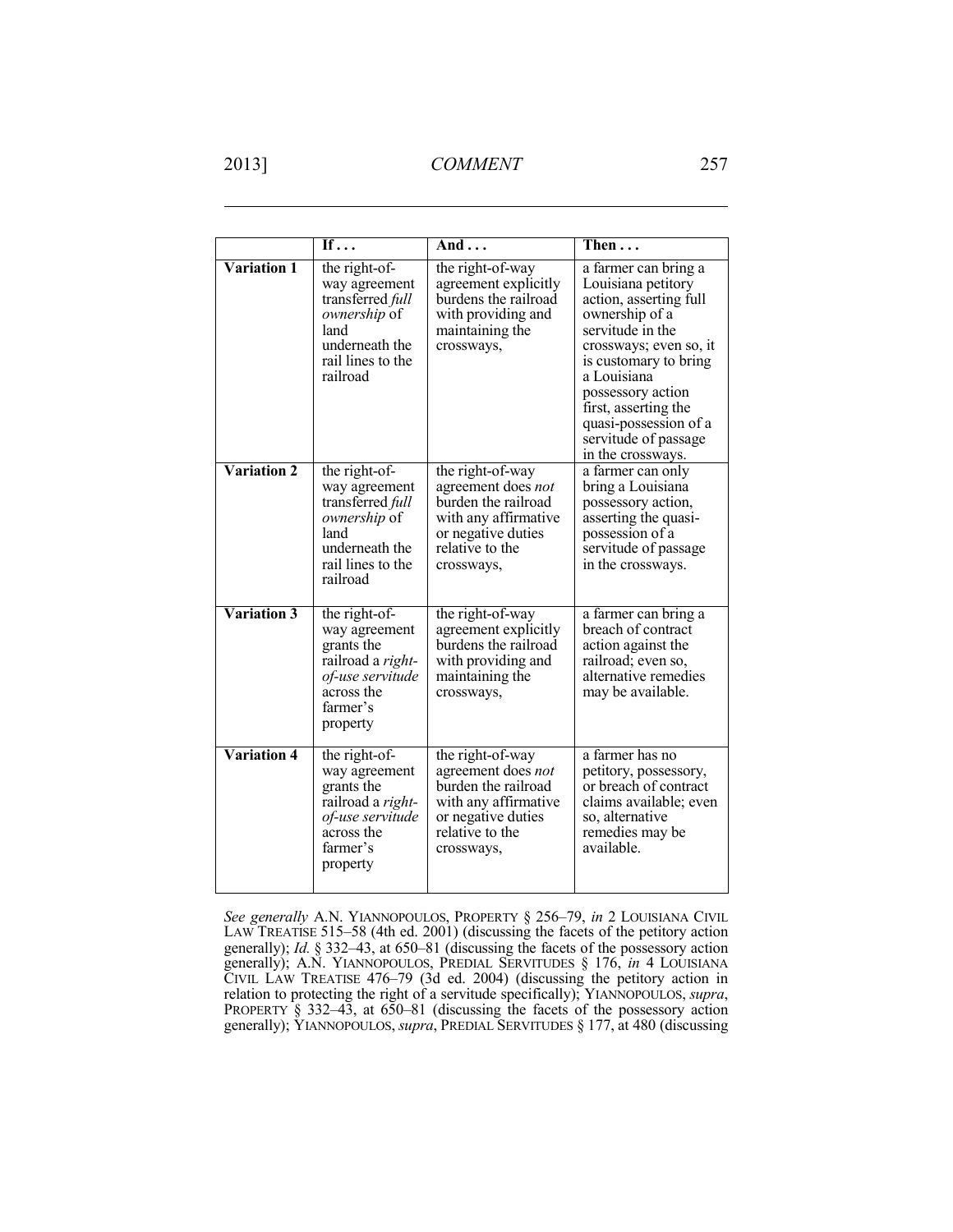most parties at least begin by asserting the quasi-possession of a real right of passage, or a servitude,  $^{10}$  in the private crossways through a Louisiana possessory action.<sup>11</sup>

The federal district court in *Franks* was the first to hear the merits of a Louisiana possessory action concerning the crossway closures.12 As the first published ruling on the issue, *Franks* has the potential to set the legal standard for future cases with similar facts. Yet, in strictly applying the laws of possession, without recognizing the unique law that Louisiana scholarship and jurisprudence has attributed to a quasi-possession claim, the *Franks* court utilized the wrong line of reasoning. The court did not allow the plaintiff and defendant in the case to present relevant evidence on the true issue—the quasi-possession of a servitude in the land and crossways. This Comment discusses the flawed analysis in *Franks*, asserting that the court inappropriately applied the law of possession in a pure quasi-possession case.

Part I of this Comment discusses the facts, legal framework, and holding of *Franks Investment Co. L.L.C. v. Union Pacific Railroad Co*. Part II analyzes the *Franks* court's reasoning, positing that the

 11. Under Louisiana law, the possessory action is the legal avenue by which possessors seek judicial recognition and protection of their physical contact with and stake of dominance in a thing. *See* LA. CODE CIV. PROC. art. 3655 (2013). In cases such as these, establishing possession first can be a beneficial tactic in light of Louisiana Revised Statutes section 48:390. In 2008, the Louisiana Legislature mandated that all private railroad crossings closed "since January 1, 2006, shall be re-opened upon the attainment of thirty years peaceful and otherwise uninterrupted use or possession of servitude of use or passage across the railroad grade crossing with or without title." LA. REV. STAT. ANN. § 48:390 (2004). Section 48:390, however, has been questioned on constitutional grounds. *See* Henry v. Union Pac. R.R. Co., No. 12-694, 2012 WL 6602074, at \*4 (La. Ct. App. Dec. 19, 2012).

 12. *Franks*, 2011 WL 6157484, at \*1. The long judicial battle, concerning whether state law was preempted by the Interstate Commerce Commission Termination Act and federal law is not within the scope of this Comment. *See* Franks Inv. Co. v. Union Pac. R.R. Co., 593 F.3d 404 (5th Cir. 2010) (reversing lower court opinion that held that federal law preempts state law in the context of private railway crossing closures).

the possessory action in relation to protecting the right of a servitude specifically); LA. CIV. CODE arts. 639–45 (2013) (rules governing the creation of a right-of-use servitude).

 <sup>10.</sup> *See infra* Part II.A. The only real rights that can be quasi-possessed in Louisiana are predial servitudes and personal servitudes. *See* BAUDRY-LACANTINERIE & TISSIER, TRAITÉ THÉORIQUE ET PRATIQUE DE DROIT CIVIL VOL. XXVIII (4th ed. 1924), *reprinted in* LA. STATE LAW INST., PRESCRIPTION, *in* 5 CIVIL LAW TRANSLATIONS 112 n.21 (La. State Law Inst. Trans., 1972) ("Possession is not even applicable to all immovable real rights, but only to those which can be physically exercised."); MARCEL PLANIOL, TREATISE ON THE CIVIL LAW, VOL. 1 PT. 2, 341 (La. State Law Inst. trans., 2005).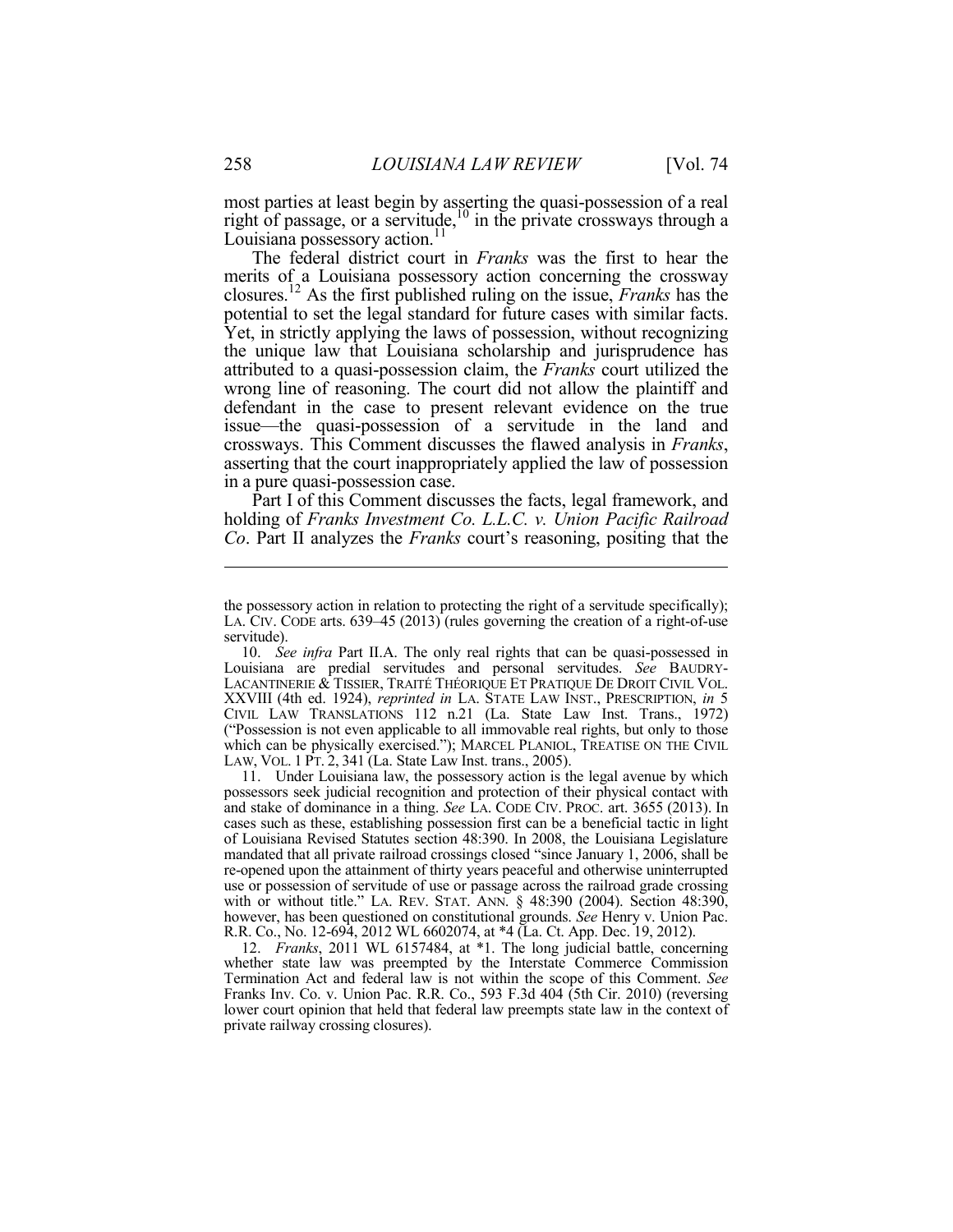court failed to acknowledge and apply the unique variations in the law of quasi-possession from the law of possession. Recognizing the potential for future confusion, Part III discusses necessary responses to the *Franks* decision. Specifically, it argues that future cases with facts similar to *Franks* should be judged solely using the concepts of quasi-possession and that the Louisiana Legislature should amend the Civil Code to better reflect the distinctive character of quasipossession as a separate area of law. Courts and legislators must take immediate action because it is imperative that the uniquely civilian nature of quasi-possession be preserved.

#### I. A CLOUDED COURT: *FRANKS INVESTMENT CO. L.L.C. V. UNION PACIFIC RAILROAD CO.*

Through diversity jurisdiction, a federal court heard *Franks* on its merits in June 2011.<sup>13</sup> In deciding the case, the *Franks* court relied on the analogy found in Louisiana Civil Code article 3421, noting that "the rules governing possession apply by analogy to the quasipossession of incorporeals."14 However, Louisiana jurisprudence and scholarship have suggested that the law of quasi-possession has unique variations from the law of possession.<sup>15</sup> This Section addresses the manner in which the *Franks* court ignored these variations by strictly applying the law of possession to a quasipossession claim. The facts, the articulation of law, and the analysis of *Franks* demonstrate that the *Franks* court treated the quasi-possession of a right to cross a railroad crossway and the possession of an actual physical railroad crossway as one and the same thing.

#### *A. A Right of Way: The Facts of* Franks

Sometime before 1923, Franks's predecessor in title purchased land in Caddo Parish, Louisiana.16 In 1923, full ownership of a parcel of that land was transferred to Union Pacific's predecessor in title, Texas and Pacific Railway Company, for the company to lay and utilize its rail lines. $17$  The right-of-way extended for approximately two miles along Highway  $1<sup>18</sup>$  and the deed included the following provision:

 <sup>13.</sup> *Franks*, 2011 WL 6157484, at \*1.

 <sup>14.</sup> *Id.* at \*2. *See* LA. CIV. CODE art. 3421 (2013).

 <sup>15.</sup> *See infra* Part II.

 <sup>16.</sup> Brief for Appellant at 4, Franks Inv. Co. v. Union Pac. R.R. Co., 464 F. App'x 415 (5th Cir. 2012) (No. 11-30632), 2011 WL 4350951, at \*4.

 <sup>17.</sup> *Id.*

 <sup>18.</sup> *Franks*, 2011 WL 6157484, at \*1.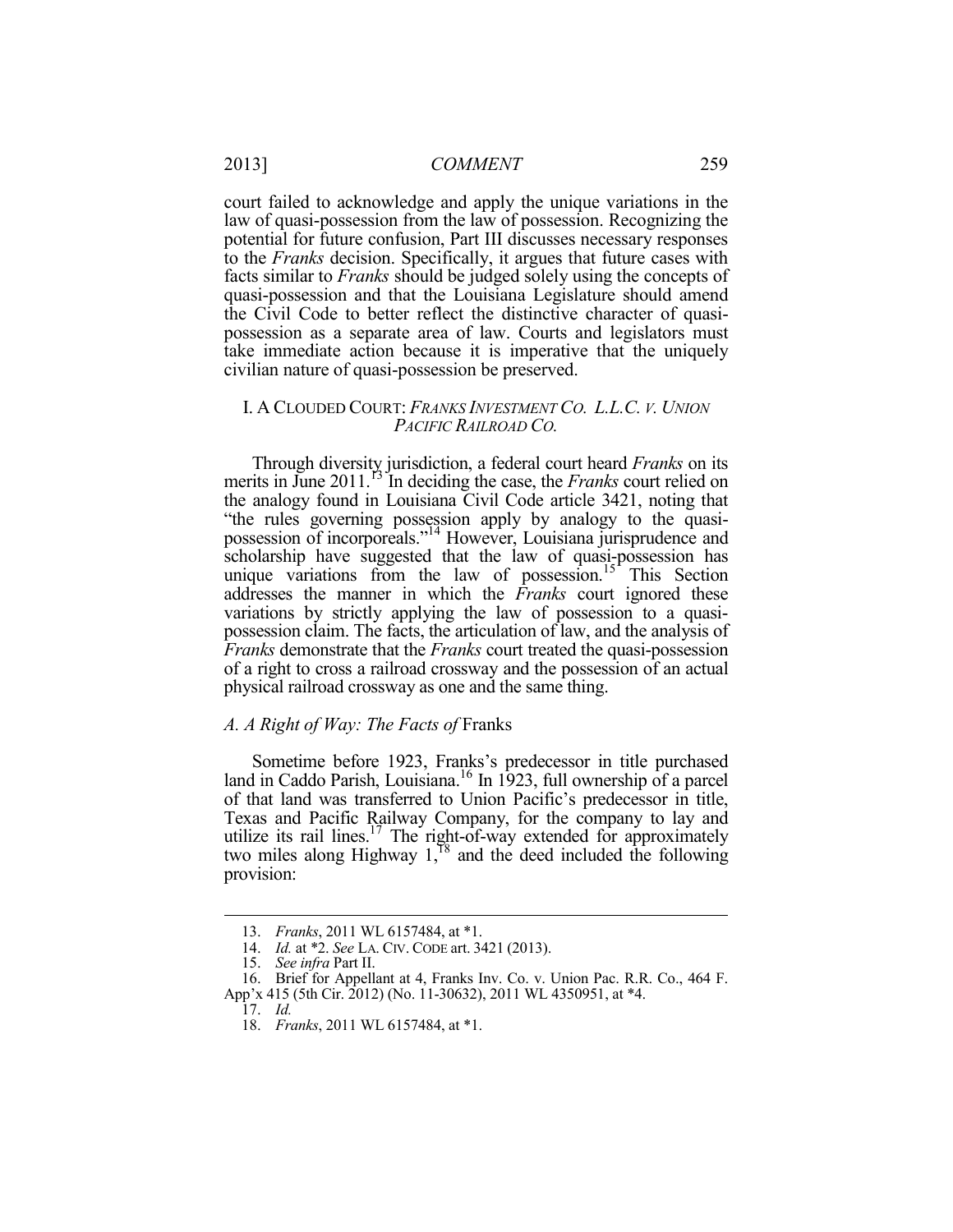It is understood and agreed that the Texas and Pacific Railway Company shall fence said strip of ground and shall maintain said strip of ground and shall maintain said fence at its own expense and *shall provide three crossings across said strip at the points indicated on said Blue Print hereto attached and made part hereof* and the said Texas and Pacific Railway hereby binds itself, its successors and assigns, to furnish proper drainage out-lets across the land herinabove conveyed.<sup>19</sup>

Following the purchase, the railroad company developed four private crossways along the rail tracks.<sup>20</sup> The company acted as the sole maintenance provider of the crossways and allowed neighbors to use them to access property on the other side of the railroad tracks.<sup>21</sup>

A number of years later, Franks purchased the property adjacent to the railroad tracks.<sup>22</sup> Upon purchase, the land consisted of approximately 1,000 acres, and the property boundaries were as follows: (N) public road, (S) public road, (W) Sand Beach Bayou and Bayou Pierre, and (E) right-of-way in favor of Union Pacific Railroad Company.23 The four private crossways still existed, and while there were three other access points to the property, the four private crossings permitted convenient access to and from the Franks property and the highway.<sup>24</sup>

Over several years, Franks and its subsidiaries used the private crossways extensively.25 Joe Dill, a lessee of Franks, used the crossways to access the property and move his agricultural equipment to and from the highway.<sup>26</sup> Additionally, pipeline inspectors, real estate developers, and those responsible for maintaining the sewer lines and levees on the property all used the crossways as an access point.<sup>27</sup> In using the crossways, Franks admitted that it never

 <sup>19.</sup> Brief for Appellant, *supra* note 16, at 4. The title language suggests that the *Franks* case falls into Variation 1. *See supra* note 9. However, while a petitory action may have been available, counsel chose to bring the possessory action first. In a possessory action, the title to the land, the crossways, or even a servitude therein is irrelevant. *See* PLANIOL, *supra* note 10, at 538; BAUDRY-LACANTINERIE & TISSIER, *supra* note 10, at 116–17. The articulation in the deed is merely helpful in establishing how long Franks and its ancestors in title have utilized the crossways.

 <sup>20.</sup> Brief for Appellant, *supra* note 16, at 4.

 <sup>21.</sup> Brief for Appellee, *supra* note 7, at 7.

 <sup>22.</sup> *Id.* at 9.

 <sup>23.</sup> *Franks*, 2011 WL 6157484, at \*1.

 <sup>24.</sup> *Id.* 

 <sup>25.</sup> *Id.* 

 <sup>26.</sup> *Id.* 

 <sup>27.</sup> *Id.*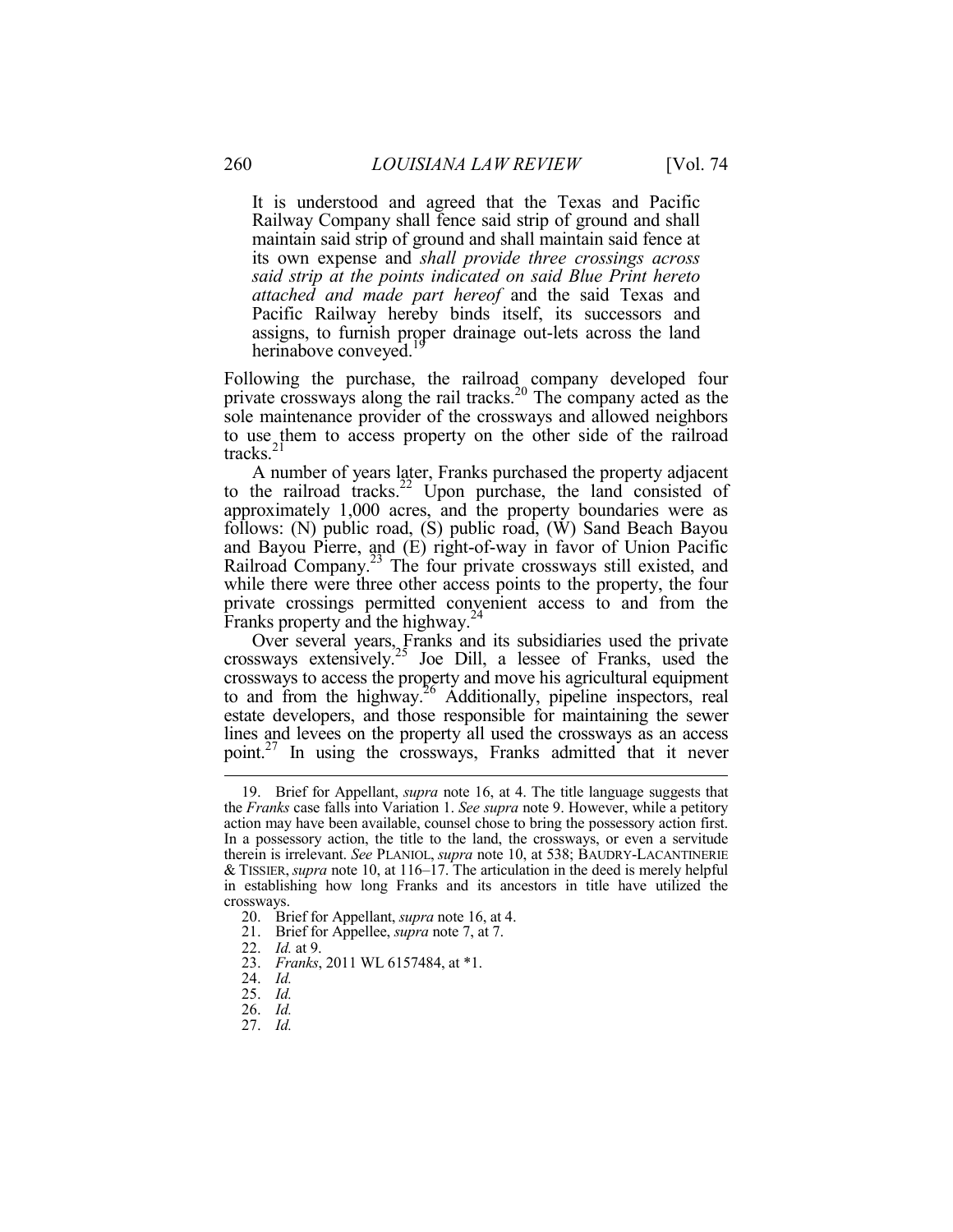intended to interfere with either Union Pacific's ownership or its daily business; every day, at least six scheduled trains and one detour train traversed the Union Pacific tracks.<sup>28</sup>

Union Pacific placed signs on all four private crossways that said: "Crossing. No trespassing. Right to pass by permission subject to control of owner."<sup>29</sup> Union Pacific, however, never accused <sup>9</sup> Union Pacific, however, never accused Franks of trespassing, and the company made no attempt to prevent Franks and its subsidiaries from using the crossways.30 Additionally, Union Pacific often temporarily closed the crossways for maintenance and repair operations.<sup>31</sup> Franks never placed any signage on the crossway and never intended to perform or fund any maintenance.<sup>32</sup>

On May 17, 2005, Union Pacific placed a sign on one of the four crossways informing the public that the crossway was selected for closure.<sup>33</sup> On October 7, 2005, it placed similar postage on the remaining three crossways.<sup>34</sup> On December 27, 2007, Union Pacific closed the two northernmost crossings.35 Removal of the remaining crossways was pending when Franks filed a possessory action on January 7, 2008, seeking an injunction to force Union Pacific to rebuild the two destroyed crossings and refrain from breaking down the two remaining crossings.<sup>36</sup> Franks claimed that it possessed a real right in each of the four private crossways.<sup>3</sup>

#### *B. Analogous Laws: Citing Possession Law in a Quasi-possession Case*

In deciding the claim, the court relied on a number of civil law property concepts articulated in the Louisiana Civil Code.<sup>38</sup> To begin, the court explained that in a possessory action "the ownership or title of the parties to the immovable property or real right therein is not at issue"; only the *possession* of the real right is relevant for possessory

 <sup>28.</sup> *Id.* 

 <sup>29.</sup> *Id.* 

 <sup>30.</sup> *Id.*  31. *Id.* 

 <sup>32.</sup> *Id.* 

 <sup>33.</sup> *Id.* at \*2.

 <sup>34.</sup> *Id.* 

 <sup>35.</sup> *Id.* 

 <sup>36.</sup> *Id.*

 <sup>37.</sup> *Id.* As a reminder, only the real rights of predial and personal servitudes can be quasi-possessed. Necessarily, Franks claimed to quasi-possess either a predial servitude or a personal right of use in the railroad's estate and crossways. *See infra* Part II.A.

 <sup>38.</sup> *Franks*, 2011 WL 6157484, at \*2–4.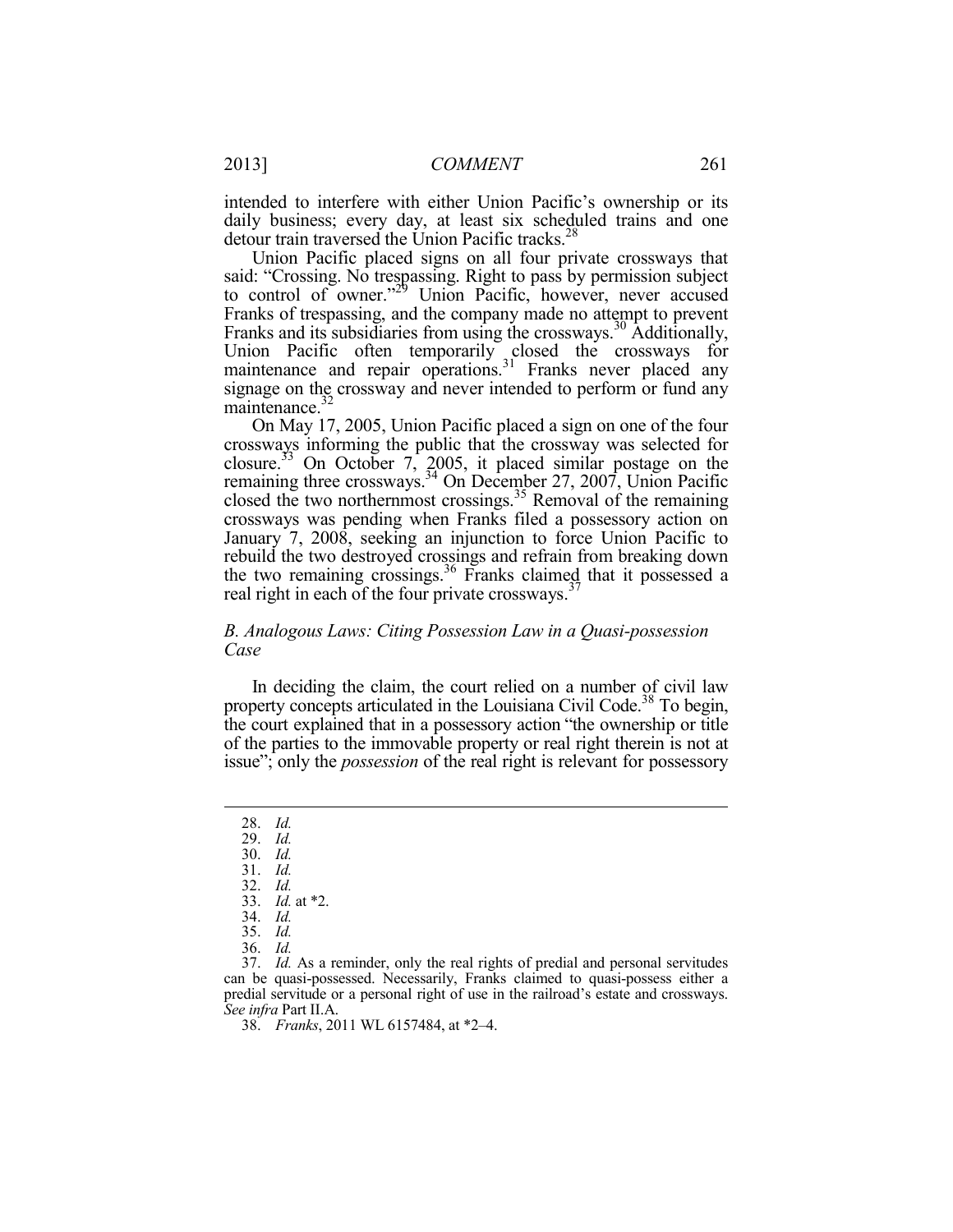actions.39 The requirements for a possessory action are found in Louisiana Code of Civil Procedure article 3658.<sup>40</sup> In light of article 3658, the court correctly stated that a successful possessory action requires a showing that possession was established and maintained for more than a year such that the right to possess was gained and was never subsequently lost.<sup>41</sup>

The court noted that possession is limited to corporeal things,<sup>42</sup> or "things that have a body, whether animate or inanimate, which can be felt or touched."<sup>43</sup> Intangible things, like the right Franks claimed in the crossways, are technically insusceptible of possession.44 However, the court briefly recognized that these things are susceptible to something similar to possession—quasipossession.<sup>4</sup>

41. *Franks,* 2011 WL 6157484, at \*2.

42. *Id.* 

43. LA. CIV. CODE art. 461 (2013).

 44. JOHN RANDALL TRAHAN, LOUISIANA LAW OF PROPERTY, A PRÉCIS 52 (LexisNexis 2012). *See also* PLANIOL, *supra* note 10, at 341; BAUDRY-LACANTINERIE & TISSIER,*supra* note 10, at 105.

 45. *Franks*, 2011 WL 6157484, at \*2. *See* PLANIOL, *supra* note 10, at 341; BAUDRY-LACANTINERIE & TISSIER, *supra* note 10, at 106. The word "quasi" is used commonly in the civil law tradition to reference a concept that would be exactly the same as its root but for one distinctive and determinative feature. For example, quasi-possession would be possession but for the fact that one cannot exercise physical acts over an incorporeal. LA. CIV. CODE art. 3421 cmt. c (2013). The concepts, however, are analogous enough to constitute the use of a similar root. Other examples include the quasi-contract and quasi-occupancy.

 <sup>39.</sup> *Id.* Once again, title to the land, the crossways, or servitude therein is only relevant for a petitory action. Title or true ownership has no bearing for a possessory action. *See* PLANIOL, *supra* note 10, at 538; BAUDRY-LACANTINERIE & TISSIER,*supra* note 10, at 116–17.

 <sup>40.</sup> LA. CODE CIV. PROC. art. 3658 (2013). First, the possessor must prove that his possession was disturbed in fact or in law. *Id.* Disturbances in fact are actions that prevent a possessor from enjoying his possession quietly, like eviction or interactions with property. *Id.* art. 3659. Disturbances in law are actions that assert adverse ownership to the possessor's property, like the drafting or filing of a document. *Id.* Next, the possessor must show that he had factual possession of the immovable property at the time the disturbance occurred. *Id.* art. 3658. Third, the possessor must show that he had possession "quietly and without interruption" for more than one year before the disturbance. *Id.* Courts have articulated this stipulation to require a showing of two things: (1) the possessor gained the right to possess, and (2) the possessor never lost the right to possess before the disturbance occurred. *See* Mire v. Crowe, 439 So. 2d 517, 522 (La. Ct. App. 1983). There are, however, two exceptions. When the possessor is evicted by force or fraud, he can protect his possession without having gained the right to possess. Art. 3658. Fourth, a possessor must file the possessory action within one year of the disturbance. *Id.*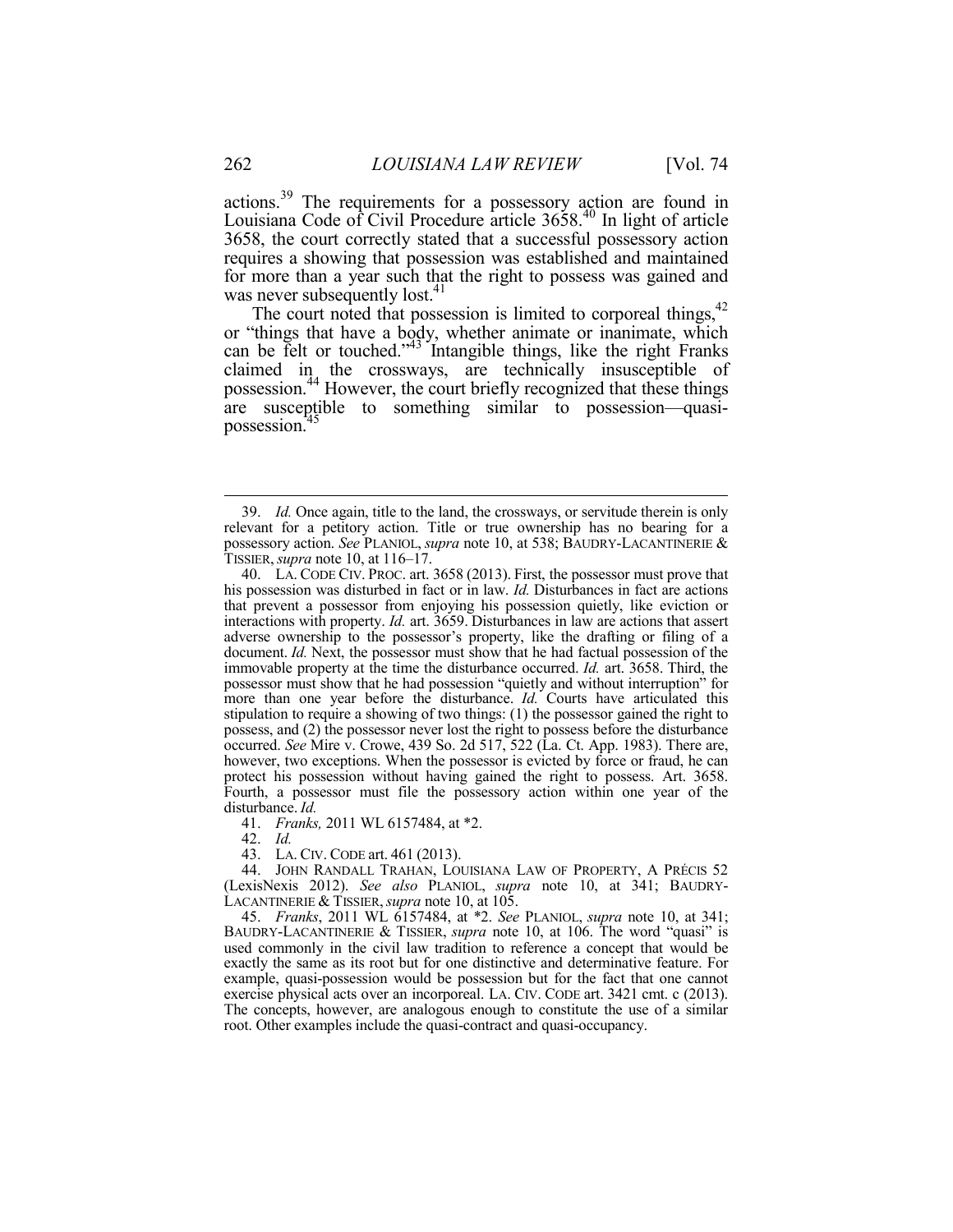Quasi-possession is "[t]he exercise of a real right, such as a servitude, with the intent to have it as one's own."<sup>46</sup> Although the definition of quasi-possession seems to necessitate the existence of a real right in a servitude before the servitude can be quasi-possessed, such is not the case. As long as the potential servitude is apparent,  $47$ and thus capable of being obtained through acquisitive prescription,<sup>48</sup> then the requirements for quasi-possession can be met without proof of title. $49$  A right of passage, like the one that Franks claimed, is an apparent servitude, capable of being quasipossessed without title.<sup>50</sup> Despite quasi-possession's civilian roots,<sup>51</sup> the current Civil Code provides no specific and direct rules to govern quasi-possession of intangible things. The Civil Code only provides that "the rules governing possession apply by analogy to the quasi-possession of incorporeals.<sup>552</sup>

1

 49. YIANNOPOULOS, *supra* note 9, PREDIAL SERVITUDES § 182, at 491. Yiannopoulos provides:

If plaintiff has no title and the servitude he claims is nonapparent, the availability of the possessory action depends on whether one may acquire the right to possess a servitude that may not be possessed and acquired by acquisitive prescription. Thus posed, the question contains its own answer: one may not acquire the right to possess a nonapparent servitude without title because one cannot possess such a servitude and acquire it by prescription.

*Id.* 

50. Art. 707.

 51. *See* PLANIOL, *supra* note 10, at 341; BAUDRY-LACANTINERIE & TISSIER, *supra* note 10, at 106.

 52. LA. CIV. CODE art. 3421 (2013). *See* Franks Inv. Co. v. Union Pac. R.R. Co., No. 08-0097, 2011 WL 6157484, at \*2 (W.D. La. June 14, 2011), *aff'd*, 464 F. App'x 415 (5th Cir. 2012). "Incorporeals are things that have no body, but are

 <sup>46.</sup> Art. 3421.

 <sup>47.</sup> Apparent servitudes are those "that are perceivable by exterior signs, works, or constructions, such as a roadway, a window in a common wall, or an aqueduct." *Id.* art. 707.

 <sup>48.</sup> A servitude can be created through acquisitive prescription. TRAHAN, *supra* note 44, at 175; PLANIOL, *supra* note 10, at 735. Acquisitive prescription is a method by which possession turns into ownership. LA. CIV. CODE art. 3446 (2013); PLANIOL, *supra* note 10, at 571. Specifically, after so many years of uninterrupted possession, the law provides the possessor with full ownership rights. Art. 3446; TRAHAN, *supra* note 44, at 89. It is important to note that in the case of real rights less than ownership (like servitudes), a sufficient number of years of quasi-possession is required for acquisitive prescription. TRAHAN, *supra*  note 44, at 89. Only apparent servitudes can be created by acquisitive prescription. LA. CIV. CODE art. 742 (2013). With just title and good faith, a quasi-possessor can become owner of an apparent servitude after ten years of uninterrupted quasipossession. *Id.* arts. 742, 3473, 3475, 3480, 3481, 3482, 3483. Without just title and good faith, a quasi-possessor can become owner of an apparent servitude after 30 years of uninterrupted quasi-possession. *Id.* arts. 742, 3473, 3475, 3480, 3481, 3482, 3483.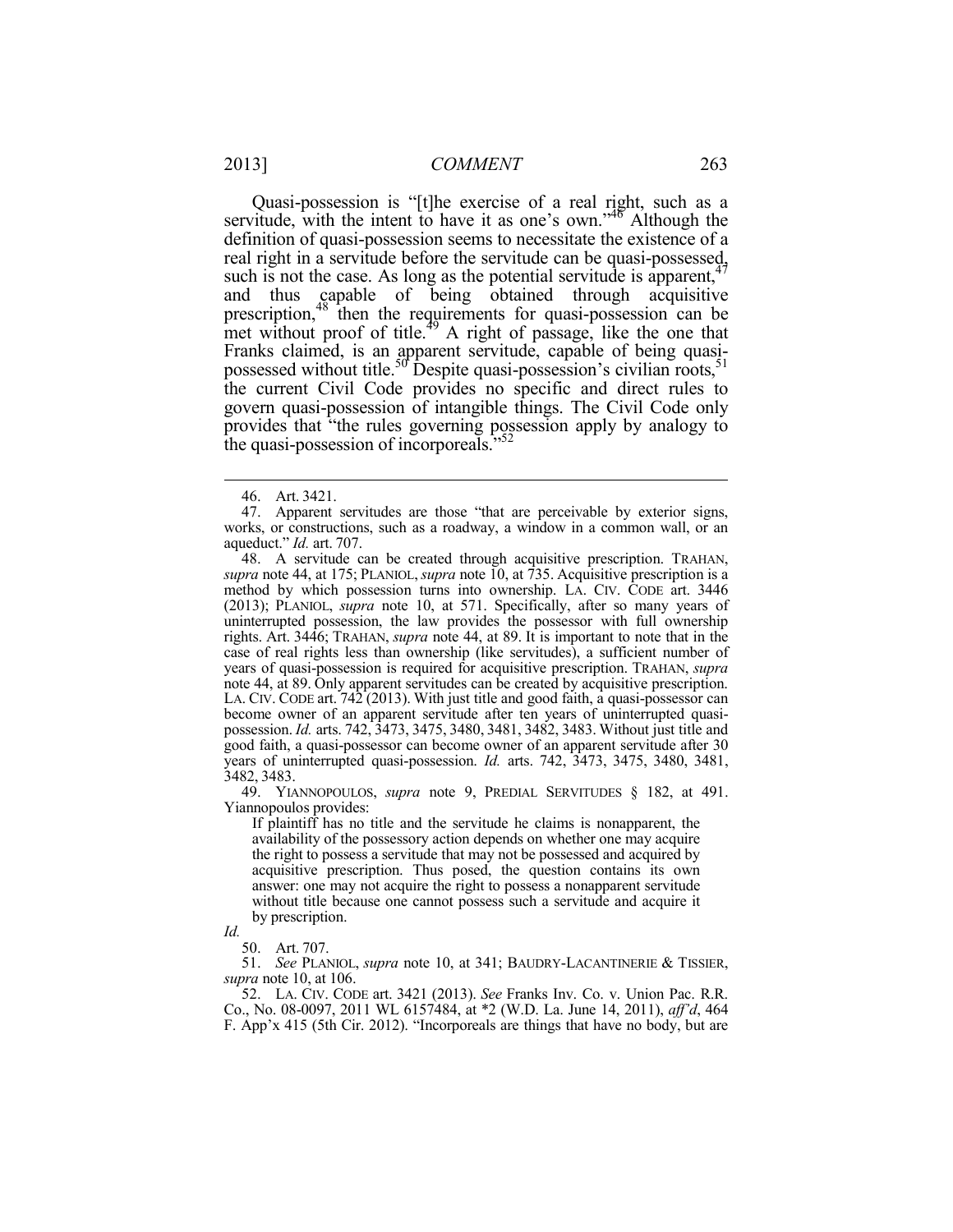Relying on this analogy, the *Franks* court cited a number of Louisiana Civil Code articles regarding the possession of corporeals to decide Franks's claim of an incorporeal right in the crossways.<sup>53</sup> In particular, the court cited Louisiana Civil Code article 3424, which notes that to establish possession over a thing, a person must show (1) corporeal possession of the thing and (2) intent to possess the thing as owner. $54$  This posits both a material and mental element into the possession analysis.<sup>55</sup>

The material, or physical, element of possession is known as *corpus* in the civil law tradition.56 Louisiana Civil Code article 3425 defines corporeal possession as "the exercise of physical acts of use, detention, or enjoyment over a thing."57 In other words, *corpus* involves *physical* contact with a thing.<sup>58</sup> While not explicitly annotated in the article, the level of physical contact with the thing must meet a certain threshold to be sufficient for the *corpus* element of possession.<sup>39</sup>

 57. Art. 3425. The term "use" is given its common meaning. TRAHAN, *supra* note 44, at 53. The terms "detention" and "enjoyment" are legal terms of art. *Id.* "Detention" means to hold or exercise custody over a thing, while "enjoyment" refers to taking the fruits of a thing. *Id.* Fruits are defined in Louisiana Civil Code article 551.

 58. *See* YIANNOPOULOS, *supra* note 9, PROPERTY § 302, at 599; TRAHAN, *supra* note 44, at 53; PLANIOL,*supra* note 10, at 342.

 59. To consider if contact with a thing is enough to meet the *corpus* element of possession, courts consider four general factors. TRAHAN*, supra* note 44, at 53. First, courts consider whether the supposed possessor had title to the thing. *Id.* at 54. Second, courts consider whether the supposed possessor was in good faith. *Id.*  Third, courts consider the nature and condition of the thing. *Id.* Fourth, courts consider the duration of physical contact with the thing. *Id.* at 53. Accordingly, courts have found that things like growing crops, *see* Liner v. La. Land & Exploration Co., 319 So. 2d 766, 769 (La. 1975), and grazing cattle, *see* Souther v. Domingue, 238 So. 2d 264 (La. Ct. App. 1970), on land are enough to meet the element of *corpus*. While items like paying property taxes, *see* Manson Realty Co. v. Plaisance, 196 So. 2d 555, 556 (La. Ct. App. 1967), and occasional hunting or fishing, *see* Whitley v. Texaco, Inc., 434 So. 2d 96, 104–05 (La. Ct. App. 1983), on land are insufficient. *See* YIANNOPOULOS, *supra* note 9, PROPERTY § 304, at 604; TRAHAN*,supra* note 44, at 53.

comprehended by the understanding, such as the rights of inheritance, servitudes, obligations, and right of intellectual property." LA. CIV. CODE art. 461 (2013).

 <sup>53.</sup> *Franks*, 2011 WL 6157484, at \*2.

 <sup>54.</sup> LA. CIV. CODE art. 3424 (2013)*.* Corporeal possession is later defined in Louisiana Civil Code article 3425.

 <sup>55.</sup> TRAHAN,*supra* note 44, at 53.

 <sup>56.</sup> *See* YIANNOPOULOS, *supra* note 9, PROPERTY § 302, at 599; TRAHAN, *supra* note 44, at 53; PLANIOL, *supra* note 10, at 342; BAUDRY-LACANTINERIE & TISSIER, *supra* note 10, at 118. The term *corpus* is not of Roman origin; instead, it was coined by Savigny. *See* FRIEDRICH KARL VON SAVIGNY, VON SAVIGNY'S TREATISE ON POSSESSION (Erskine Perry trans., 6th ed. 1848).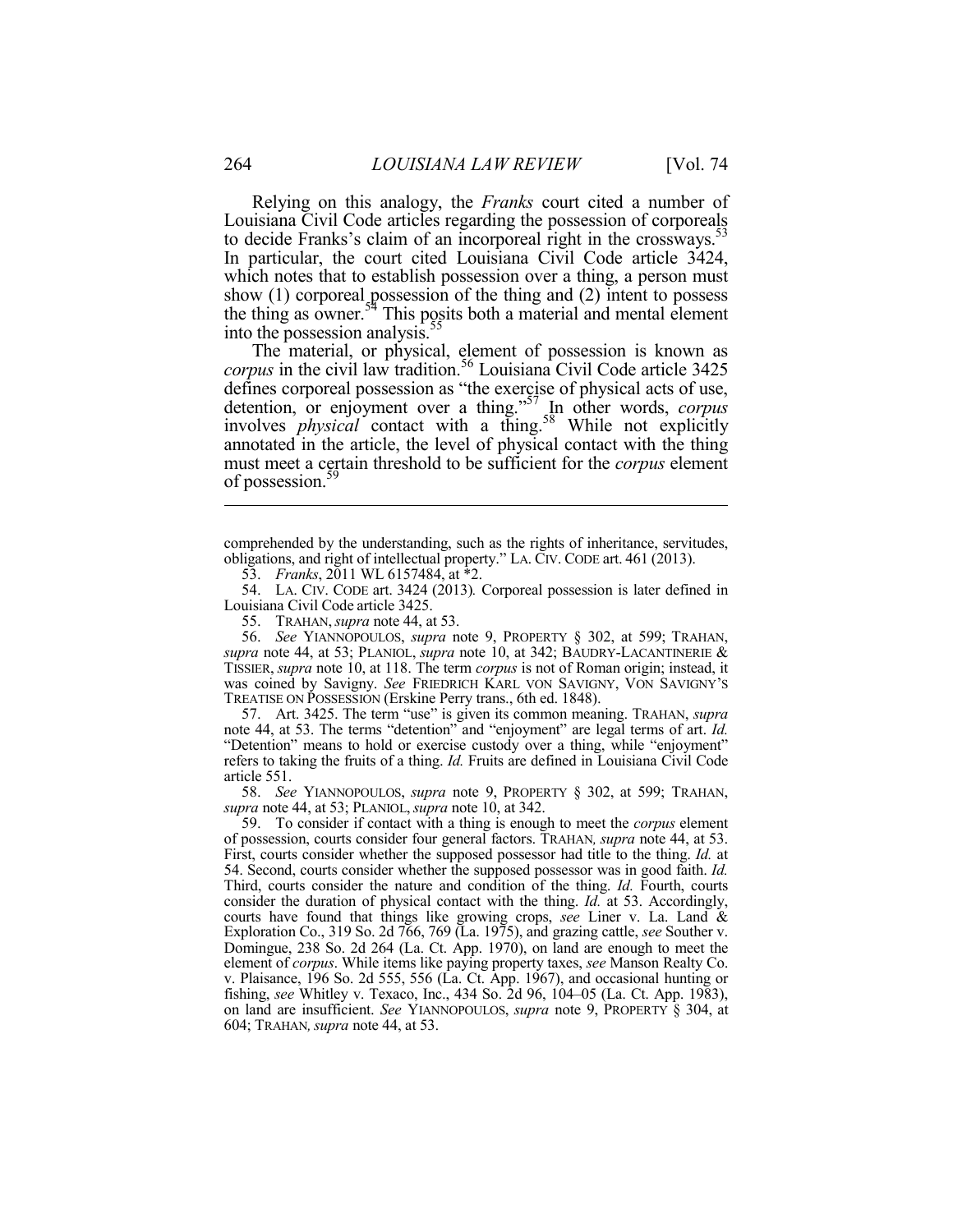The mental element of possession is known as *animus domini*. 60 *Animus* requires a possessor to intend to possess a thing as owner.<sup>61</sup> This specific intent is a subjective state of mind—not that the person *believes* that he is the owner but instead that the person intends to  $act$  as if he is the owner.<sup>62</sup> Moreover, the Louisiana Civil Code does not explicitly require that a possessor be in good faith.<sup>63</sup> The possessor must only make a conscious decision to hold a thing for himself and to hold and protect that thing against anyone if his stake in the thing is challenged.<sup>64</sup> Accepting a grant of permission to use, detain, or enjoy a thing is the "kiss of death" for *animus.*<sup>65</sup> Persons that detain items with permission are generally called precarious possessors.<sup>66</sup>

The court noted that precarious possession is defined in Louisiana Civil Code article 3437 as "the exercise of possession over a thing with the permission of or on behalf of the owner or possessor."<sup>67</sup> The term "precarious possessor" is inherently confusing because precarious possessors are not "possessors" at all.68 Precarious possessors meet the *corpus* element for possession, but they do not meet the *animus* element because precarious possessors do not intend to own the things they use, detain, or enjoy.<sup>69</sup> As such, precarious possessors do not have all the rights of true possessors.<sup>7</sup>

61. LA. CIV. CODE art. 3424 (2013).

 62. TRAHAN, *supra* note 44, at 54. *See also* PLANIOL, *supra* note 10, at 342– 43; BAUDRY-LACANTINERIE & TISSIER,*supra* note 10, at 106.

63. TRAHAN, *supra* note 44, at 54. *See* BAUDRY-LACANTINERIE & TISSIER, *supra* note 10, at 128.

 64. *See* TRAHAN, *supra* note 44, at 55 ("From what has been said so far about the content of *animus domini,* it should be clear that a grant of 'permission' to use the thing is the 'kiss of death' for this state of mind."); *see also* Harper v. Willis, 383 So. 2d 1299 (La. Ct. App. 1980).

65. *See* TRAHAN, *supra* note 44, at 55;*see also Harper*, 383 So. 2d 1299.

66. LA. CIV. CODE art. 3437 (2013). *See* PLANIOL, *supra* note 10, at 362.

 67. Art. 3437. *See* PLANIOL, *supra* note 10, at 362; Franks Inv. Co. v. Union Pac. R.R. Co., No. 08-0097, 2011 WL 6157484, at \*3 (W.D. La. June 14, 2011), *aff'd*, 464 F. App'x 415 (5th Cir. 2012).

 68. *See* YIANNOPOULOS, *supra* note 9, PROPERTY § 301, at 598; PLANIOL, *supra* note 10, at 364; BAUDRY-LACANTINERIE & TISSIER, *supra* note 10, at 106. Remember that possession is a matter of fact; a person must sufficiently meet the elements of *corpus* and *animus* to be labeled a possessor.

 69. The most common example of precarious possession is the lessor–lessee relationship. *See* Simon v. Charles, 689 So. 2d 716 (La. Ct. App. 1997). The lessee

 <sup>60.</sup> *See* YIANNOPOULOS, *supra* note 9, PROPERTY § 302, at 599; TRAHAN*, supra* note 44, at 54; PLANIOL, *supra* note 10, at 342–43; BAUDRY-LACANTINERIE & TISSIER, *supra* note 10, at 106. The term *animus domini* is not of Roman origin; instead, it was coined by Savigny, who posited in his treatise on possession that intent to own a thing is an indispensible element of possession. *See* SAVIGNY, *supra* note 56.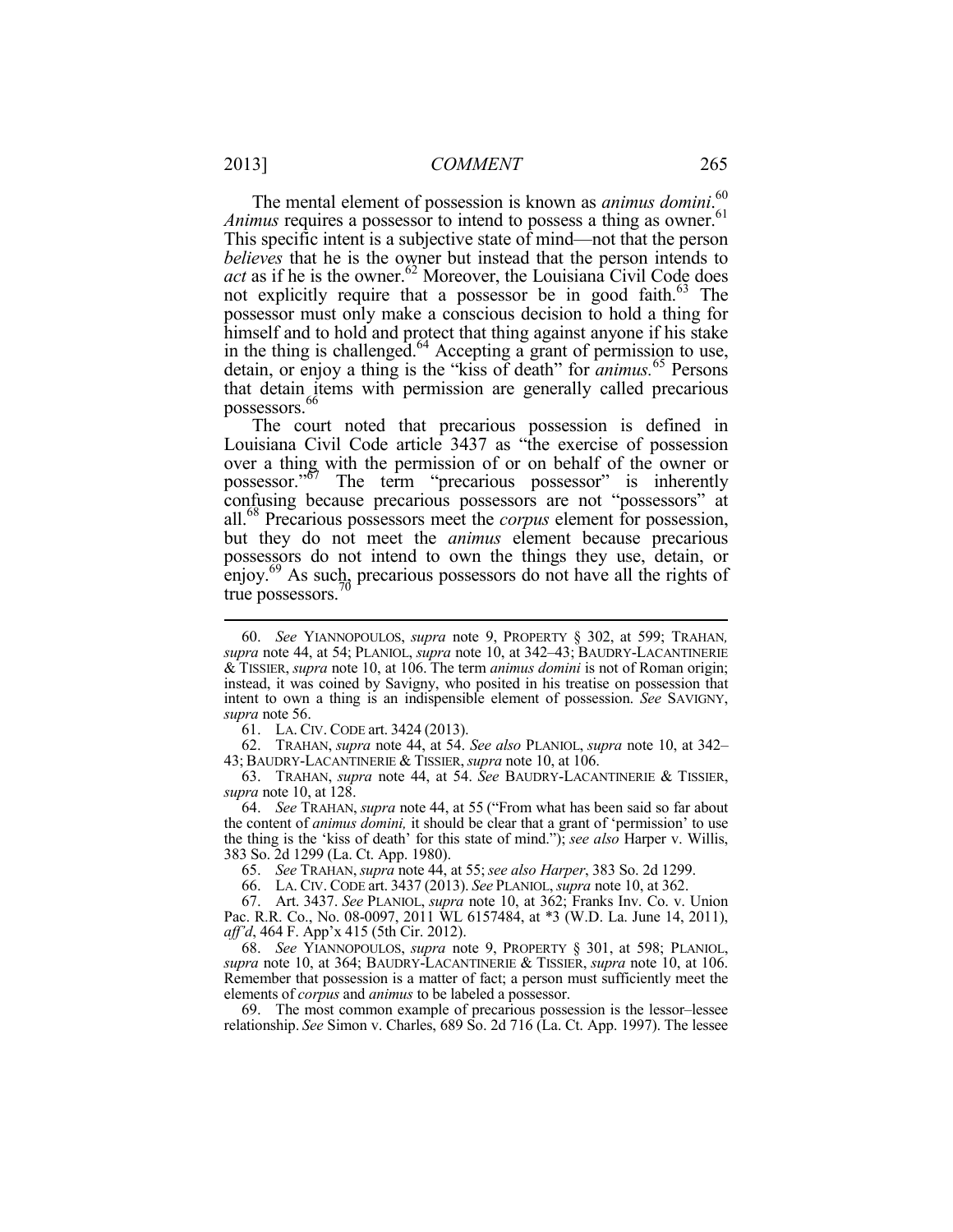assumes the role of precarious possessor, while the lessor assumes the role of what one might call the "true possessor." TRAHAN, *supra* note 44, at 65. The lessee generally asserts acts of use, detention, and enjoyment on the land, but he knows that he is not, and further does not *intend* to act like, the owner of the land he uses. The lessor, in contrast, does have the intention to act like he is the owner. Under Louisiana Civil Code article 3429, the lessee's acts of use, detention, and enjoyment of the thing are of no benefit to the lessee; instead, these acts are attributed to the lessor's possessory interests. LA. CIV. CODE arts. 3428*–*29 (2013); TRAHAN*, supra* note 44, at 58. In turn, a lessor can meet the elements of possession (*animus* and *corpus*) without ever stepping foot on his own land. All of the acts of *corpus* by his lessees are transferable to his possessory interests. Arts. 3428*–*29; TRAHAN*,supra* note 44, at 58. *See* PLANIOL,*supra* note 10, at 362–63.

 70. LA. CIV. CODE art. 3439 cmt. c (2013). Establishing and maintaining possession results in a number of legal effects or rights. Most importantly, the possessor benefits from a presumption of ownership, *see id.* art. 3423, the possessor can acquire the right to possess, *see id.* art. 3422, and the possessor can protect his interests in a possessory action, s*ee* LA. CODE CIV. PROC. art. 3655 (2013). The presumption of ownership is articulated in Louisiana Civil Code article 3423, which states: "[a] possessor is considered provisionally as owner of the thing he possesses until the right of the true owner is established." Art. 3423. This presumption gives the possessor an upper hand in any legal proceeding related to the thing in question. TRAHAN, *supra* note 44, at 51, 72. When necessary, this automatically puts the burden of proving ownership on the challenging party. *Id.* at 72; BAUDRY-LACANTINERIE & TISSIER, *supra* note 10, at 123. Proving ownership is a high burden. *See generally* YIANNOPOULOS, *supra*  note 9, PROPERTY § 256–79, at 515–58; YIANNOPOULOS, *supra* note 9, PREDIAL SERVITUDES § 176, at 476–79. Another effect of establishing factual possession over a thing is the potential for a possessor to gain the right to possess. Louisiana Civil Code article 3422 posits that "[p]ossession is a matter of fact; nevertheless, one who has possessed a thing for *over a year* acquires the right to possess it." Art. 3422 (emphasis added). The right to possess is not complex. After more than one year of possession, a possessor gains a judicially protectable right in a thing. YIANNOPOULOS, *supra* note 9, PROPERTY § 310, at 614; TRAHAN, *supra* note 44, at 72. The right to possess, however, is subject to limitations. To establish the right to possess, possession must be sufficiently established from the outset; the possession must be without vice, *see* LA. CIV. CODE arts. 3435–36 (2013); YIANNOPOULOS, *supra* note 9, PROPERTY § 314–18, at 623–29; TRAHAN, *supra* note 44, at 63–64, and the possession must be uninterrupted. YIANNOPOULOS, supra note 9, PROPERTY § 310, at 614. It is the case of an interruption that requires further discussion. Louisiana Civil Code article 3434 declares that possession is interrupted when the right to possess is lost. LA. CIV. CODE art. 3434 (2013). Similar to the factual state of possession, the right to possess can dissolve upon abandonment or eviction. *Id.* Upon abandonment, the right to possess is lost instantaneously. *Id. See* TRAHAN, *supra* note 44, at 72. In the case of eviction, the right to possess is only lost if after one year of being evicted a possessor has not regained possession. Art. 3434. *See* YIANNOPOULOS, *supra* note 9, PROPERTY § 313, at 622; TRAHAN, *supra* note 44, at 72; Mire v. Crowe, 439 So. 2d 517, 521–23 (La. Ct. App. 1983); Liner v. La. Land & Exploration Co., 319 So. 2d 766 (La. 1975). Possession can be regained in two manners. First, the possessor can recover possession by counterevicting the evicting party. TRAHAN, *supra* note 44, at 72– 73. This would require an act that interferes with *corpus* and brings home to the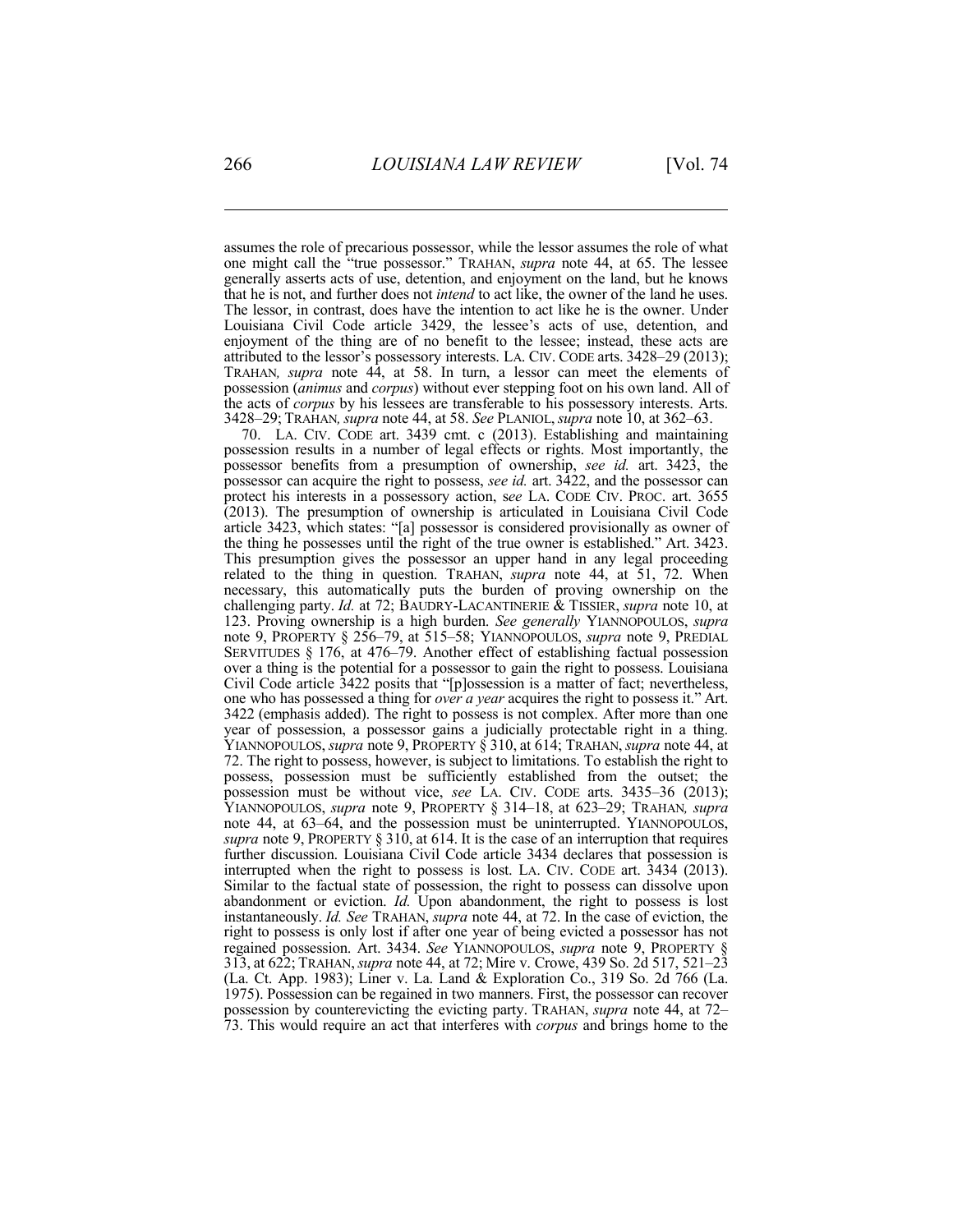Under Louisiana Civil Code article 3438, a precarious possessor "is presumed to possess for another although he may intend to possess for himself."71 To prove personal *animus*, a precarious possessor must terminate his precarious possession.<sup>72</sup> With the exception of co-owners, $73$  a precarious possessor can terminate his precarious possession by providing *actual notice* to the person on whose behalf he began possessing.<sup>74</sup> "Actual notice" has never been defined in the Civil Code,<sup>75</sup> but scholars have provided some guidance in defining the term:

This standard must mean something different from the standard that is applicable to co-owners, but precisely how it is different is not immediately clear. If the word "actual" as used in the expression "actual notice" has its common and generally prevailing meaning, which one must suppose it does, then what is required is notice *in fact.* To give such notice, the precarious possessor would have to inform the true possessor, be it in writing or orally, that he now intends to possess for himself, using more or less those very words. If that is so, then many of the kinds of acts that would suffice

possessor that his dominion is seriously challenged. *See Liner*, 319 So. 2d 766; Evans v. Dunn, 458 So. 2d 650 (La. Ct. App. 1984); Richard v. Comeaux, 260 So. 2d 350 (La. Ct. App. 1972). Second, the possessor can recover possession by filing a possessory action against the evictor. YIANNOPOULOS, *supra* note 9, PROPERTY § 313, at 622; TRAHAN*, supra* note 44, at 72–73. If the possessory action is filed within one year of eviction, and the filer is successful in having his possession recognized, possession is officially recovered. YIANNOPOULOS, *supra* note 9, PROPERTY § 313, at 621–22. Whether it be through reeviction or a successful possessory action, after possession is recovered, the law considers any interruption of possession to have never occurred. *Id.* at 622. As a result of establishing the right to possess and never losing it, the final legal effect of possession becomes available to the possessor—the possessory action. *See* LA. CODE CIV. PROC. art. 3655. The possessory action is limited in availability to the possession of immovables. TRAHAN, *supra* note 44, at 75; BAUDRY-LACANTINERIE & TISSIER, *supra* note 10, at 123–24. Protection of the possession of movables is left for revendicatory actions. TRAHAN,*supra* note 44, at 75.

 <sup>71.</sup> LA. CIV. CODE art. 3438 (2013). *See* PLANIOL, *supra* note 10, at 367.

 <sup>72.</sup> Art. 3439. *See* PLANIOL, *supra* note 10, at 365.

 <sup>73.</sup> Under the first paragraph of Louisiana Civil Code article 3439, a coowner, as a special precarious possessor, commences to possess for himself when "he demonstrates this intent by overt and unambiguous acts sufficient to give notice to his co-owner." Art. 3439.

 <sup>74.</sup> *Id.*

 <sup>75.</sup> YIANNOPOULOS, *supra* note 9, PROPERTY § 321, at 635.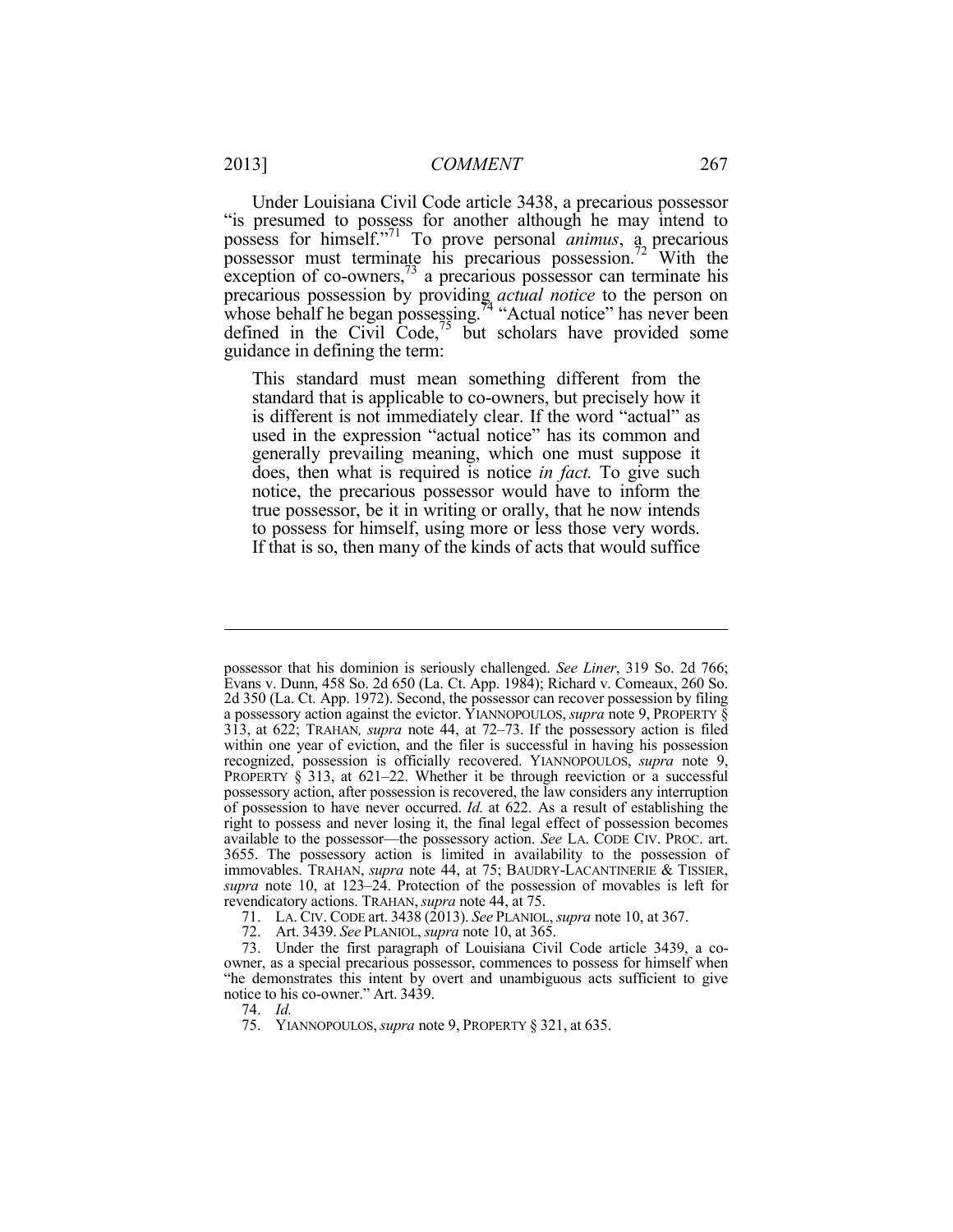as "overt and unambiguous acts" by a co-owner will not be sufficient here.<sup>76</sup>

Despite the exact definition of "actual notice," once a precarious possessor provides what a court deems sufficient notice of his intention to possess for himself to the person on whose behalf he began possessing precariously, he becomes a "true possessor" with his own possessory interests.<sup>7</sup>

Unless termination is successful, the only possible opportunity for a precarious possessor to protect his possession is under Civil Code article 3440.78 As a general rule, precarious possessors are allowed to bring possessory actions on behalf of the person for whom they are possessing.79 However, the *Franks* court noted that article 3440 limits the parties against whom the action can be brought to "anyone except the person for whom he possesses."<sup>80</sup>

#### *C. A Rigid Application: Treating* Franks *as a Possession Case*

In applying the laws of possession to Franks's quasi-possession case, the *Franks* court easily found that Franks met the *corpus*  requirement for establishing possession because Franks and its subsidiaries had used the crossways extensively over several years.<sup>81</sup> The court, however, did not find that Franks had met the *animus*  requirement for establishing possession. Specifically, the court held that Franks did not have *animus* because it was a precarious possessor.

In light of the facts, the *Franks* court called Franks a precarious possessor for three reasons. Specifically, Franks was a precarious possessor because (1) it used the crossways with permission, (2) its use of the crossways was not "adverse" to Union Pacific's

 <sup>76.</sup> TRAHAN,*supra* note 44, at 67.

 <sup>77.</sup> *Id.* 

 <sup>78.</sup> LA. CIV. CODE art. 3440 (2013).

 <sup>79.</sup> *Id.*

 <sup>80.</sup> *Id.*; Franks Inv. Co. v. Union Pac. R.R. Co., No. 08-0097, 2011 WL 6157484, at \*3 (W.D. La. June 14, 2011), *aff'd*, 464 F. App'x 415 (5th Cir. 2012). Granting a precarious possessor the right to protect his precarious possession against third parties is a break from the civilian tradition. TRAHAN, *supra* note 44, at 80. This new legislative provision is the product of a number of cases that found that a precarious possessor was entitled to injunctive relief against third parties. Art. 3440. *See, e.g.*, Indian Bayou Hunting Club, Inc. v. Tolbert, 294 So. 2d 894 (La. Ct. App. 1974).

 <sup>81.</sup> *Franks*, 2011 WL 6157484, at \*1–3.

 <sup>82.</sup> *Id.* at \*3.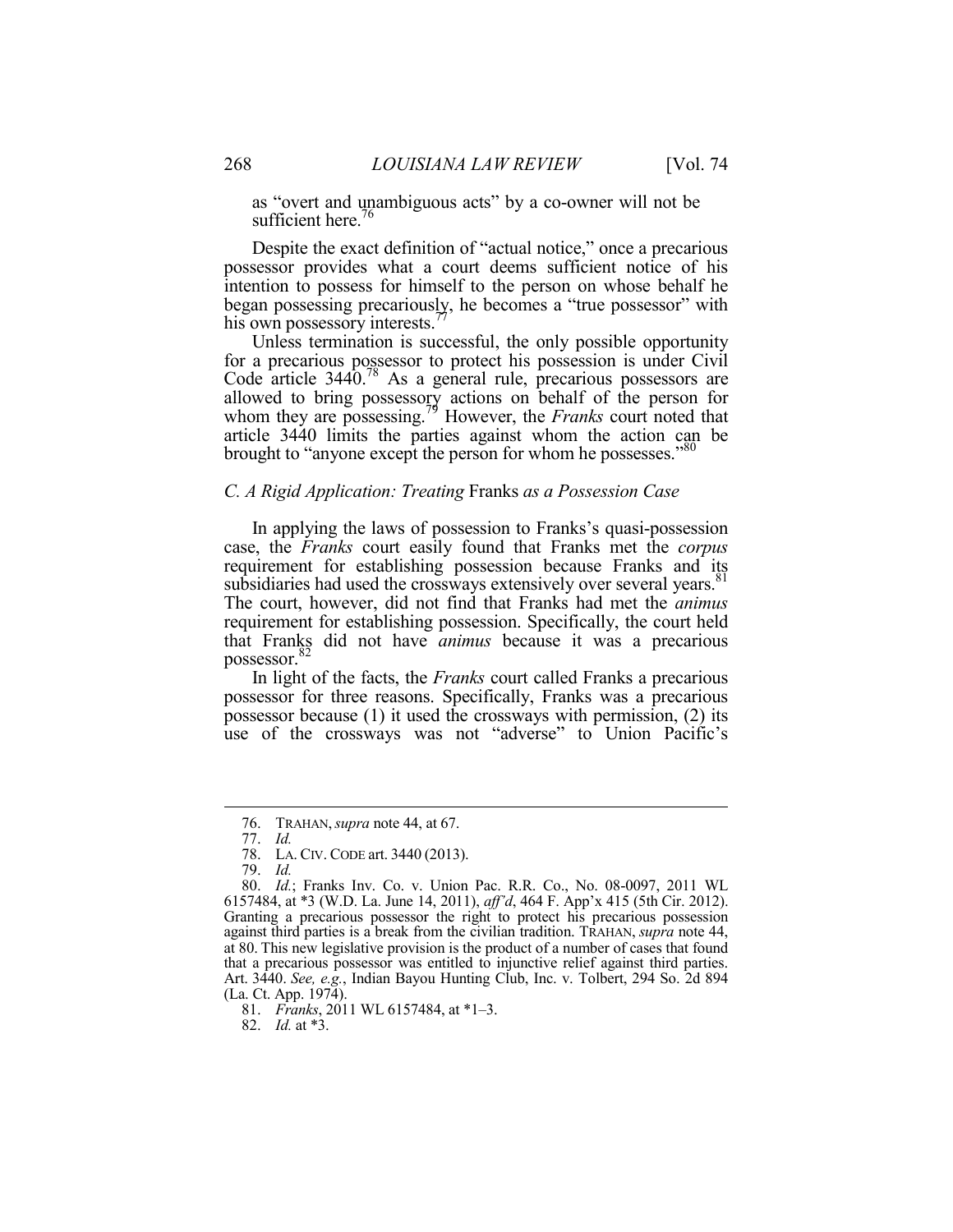ownership, and (3) it never sufficiently terminated its precarious possession.<sup>8</sup>

Looking to the court's first reason, Franks was a precarious possessor because, in using the crossways, it was acting with Union Pacific's permission. $84$  By calling the actions of using the crossways permissive, the court relied on the fact that Union Pacific built, maintained, and operated the crossways with no assistance from Franks or its subsidiaries.<sup>85</sup> It also found that Union Pacific's "no trespass" signs showed that Union Pacific knew of the crossways and facilitated Franks's use of them.<sup>86</sup> Acting with Union Pacific's permission, Franks could not develop the proper *animus* to act as owner of the crossways.<sup>8</sup>

The court then reasoned that Franks was a precarious possessor because its use of the crossways was not "adverse" to Union Pacific's ownership or possessory interests.<sup>88</sup> The court specifically relied on the fact that Franks had never acted to put Union Pacific on notice that its ownership was being challenged.89 Franks testified that it never intended to interfere with Union Pacific's ownership, operation, or daily business.<sup>90</sup>

Finally, the court pointed to the fact that Franks never terminated its precarious possession. $91$  The court ruled that Franks failed to give Union Pacific sufficient actual notice of its intention to possess the crossways for itself because mere continuous use of the crossways had not been enough to terminate precarious possession.<sup>92</sup> The court noted that Franks had not engaged in "overt and unambiguous" acts, such that Union Pacific would have believed that its possession and ownership had been challenged.<sup>93</sup>

Because the court labeled Franks as a precarious possessor, it held that Franks had no personal possessory rights.<sup>94</sup> Therefore, Franks could bring a possessory action against anyone except Union Pacific. Citing Louisiana Civil Code article 3440 as strong authority, the court held in favor of Union Pacific.<sup>95</sup>

- 84. *Id.* at \*3.
- 85. *Id.*
- 86. *Id.* 
	- 87. *Id.*

93. *Id.* 

 <sup>83</sup>*. Id.* at \*3–4.

<sup>88</sup>*. Id.* 

 <sup>89.</sup> *Id.* 

 <sup>90.</sup> *Id.* 

 <sup>91.</sup> *Id.* at \*4.

 <sup>92.</sup> *Id.*

 <sup>94.</sup> *See supra* note 70.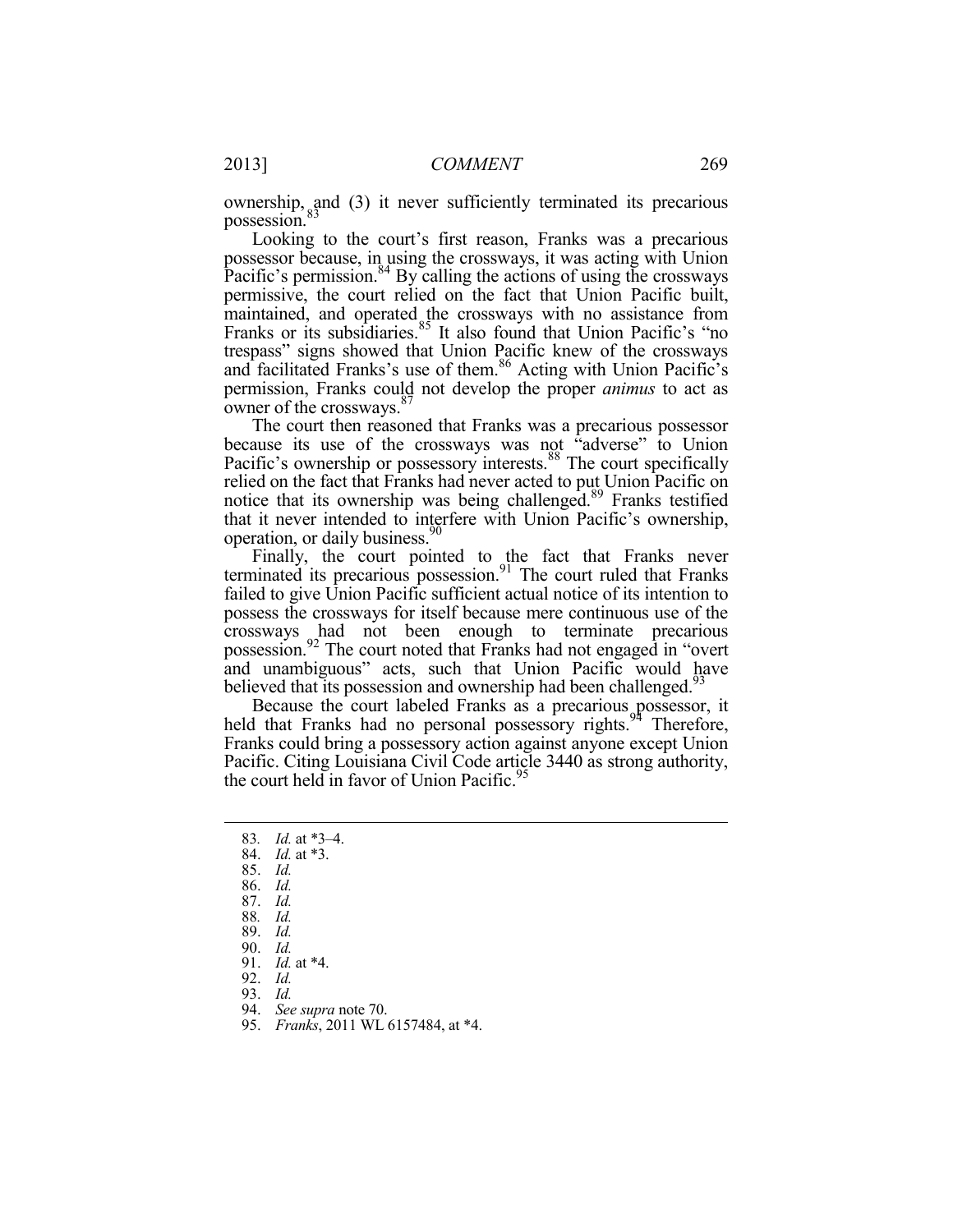Overall, in holding for Union Pacific, the *Franks* court strictly applied the Louisiana Civil Code articles relating to possession. Specifically, the court focused on its determination that Franks had acted under Union Pacific's permission to label it a precarious possessor and thus bar it from having a possessory action against the railroad company. Louisiana jurisprudence and scholarship have recognized, however, that permission plays a different role in quasipossession than it does in possession. The court failed to recognize this key distinction between the two areas of law, treating the claimed quasi-possession of a servitude in the crossways as possession of the physical crossways themselves. As such, the court applied improper reasoning by failing to acknowledge and apply the jurisprudentially recognized distinctions in the law of quasipossession.

#### II. A LESS THAN PERFECT ANALOGY: THE UNIQUE APPLICATION OF QUASI-POSSESSION TO *FRANKS INVESTMENT CO. L.L.C. V. UNION PACIFIC RAILROAD CO.*

In deciding the *Franks* case, the court relied extensively on the proposition that the laws of possession apply by analogy to quasipossession.<sup>96</sup> For years, however, scholars have recognized that this analogy is less than perfect.  $97$  Specifically, there are jurisprudentially recognized differences in the law of quasi-possession when contrasted with the law of possession.<sup>98</sup> These variations, while not necessarily codified, are persuasively relevant in quasi-possession cases like *Franks*. 99 The *Franks* court, while applying the Civil Code articles relevant to possession appropriately on their facts, failed to recognize, acknowledge, or apply the unique law relevant to the quasipossession of incorporeals.<sup>100</sup>

This Section articulates why the *Franks* case is poorly reasoned by pointing out the differences between the law of possession and the law of quasi-possession. First, it addresses the subject matter of a quasi-possession case—the servitude—specifically noting the ways in which the nature of a servitude, contrasted with that of a corporeal

 <sup>96.</sup> *Id.* at \*2.

 <sup>97.</sup> *See* YIANNOPOULOS, *supra* note 9, PREDIAL SERVITUDES § 178, at 481 ("The rules governing possession of corporeal things apply also to the quasipossession of real rights *to the extent that their application is compatible with their nature as incorporeals.*" (emphasis added)); TRAHAN, *supra* note 44, at 53.

 <sup>98.</sup> *See infra* Part II.

 <sup>99.</sup> For an overview on how the Civil Code interacts with alternative sources and interpretations of law see A.N. Yiannopoulos, *The Civil Codes of Louisiana, in* LA. CIV. CODE XLIX-LXXII (2013).

 <sup>100.</sup> *See supra* Part I.C.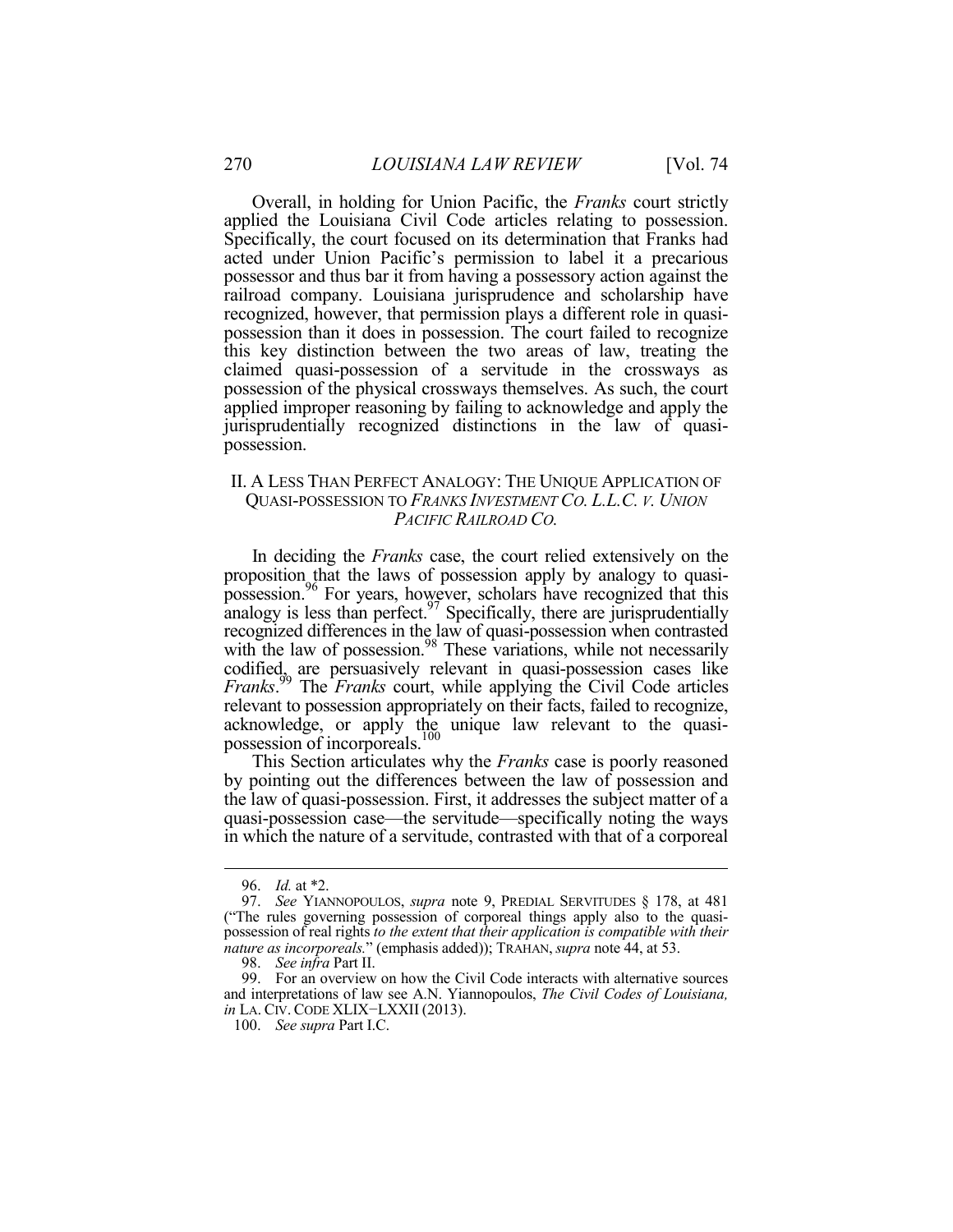object, can modify a court's decision in a quasi-possession claim. Next, it addresses the differences in the elements of possession and quasi-possession, looking notably at Louisiana jurisprudence supporting the premise that, unlike possession, permission is not detrimental to the formulation of *quasi-animus* for a quasipossession case. Finally, this Section looks to the procedural matter that Louisiana Civil Code article 3440 addresses, positing that, unlike with possession, when suing under a quasi-possession theory of law, limited circumstances allow a precarious possessor to sue the person on whose behalf he is possessing . 101

#### *A. The Varying Subject Matters of Possession and Quasi-possession—The Servitude*

The first variation between the law of possession and the law of quasi-possession appears in terms of subject matter. Possession relates to physical things, $102$  whereas quasi-possession relates to rights.103 *Franks* is squarely a quasi-possession case because the plaintiff articulated its claim as the possession of a real right in the land and crossways. $104$  Further, this right can only be understood in practice as either a predial or a personal servitude because, within the larger category of incorporeals, *only* those real rights<sup>105</sup> that can be physically exercised are susceptible of quasi-possession.<sup>106</sup>

Although Franks's claim can only be understood as asserting the quasi-possession of a servitude, the *Franks* court decided the entire case without mentioning the word "servitude." The court in no way spoke of a servitude's nature or its impact on a quasi-possession claim. This was a mistake because a servitude's intangible nature and structure makes its possession very different from that of a physical object. Accordingly, to decide the quasi-possession of a servitude, understanding its substance is imperative.

 <sup>101.</sup> LA. CIV. CODE art. 3440 (2013).

 <sup>102.</sup> *Id.* art. 3421. *See* TRAHAN, *supra* note 44, at 52–53.

 <sup>103.</sup> Art. 3421. *See* TRAHAN,*supra* note 44, at 52–53.

 <sup>104.</sup> Franks Inv. Co. v. Union Pac. R.R. Co., No. 08-0097, 2011 WL 6157484, at \*1 (W.D. La. June 14, 2011), *aff'd*, 464 F. App'x 415 (5th Cir. 2012).

 <sup>105.</sup> Real rights confer "direct and immediate authority over a thing." LA. CIV. CODE art. 476 cmt. b (2013). These rights are not strictly personal. Strictly personal rights are generally called personal or credit rights. Credit rights merely confer authority over a certain debtor. The epitome of a credit right is a contract. Credit rights are governed by the law of obligations. *See id.* arts. 1756–2324.2. Unlike credit rights, real rights are rights that can be defended against any interfering party. *Id.* art. 1763 cmt. b. For more, see PLANIOL, *supra* note 10, at 623.

 <sup>106.</sup> BAUDRY-LACANTINERIE & TISSIER, *supra* note 10, at 112 n.21 ("Possession is not even applicable to all immovable real rights, but only those which can be physically exercised.").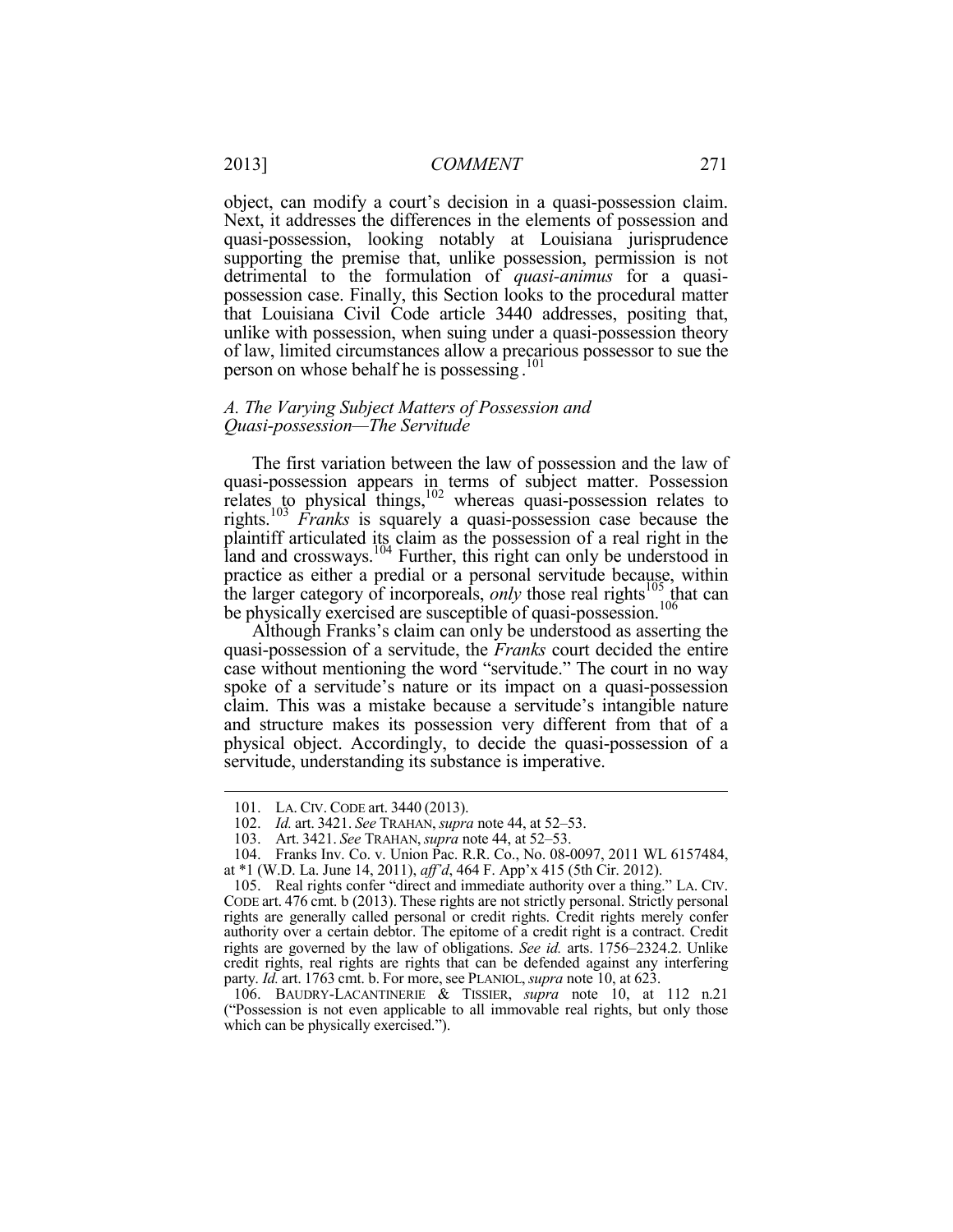There are two types of servitudes in Louisiana, predial servitudes and personal servitudes.<sup>107</sup> Predial servitudes involve rights connected to various estates. Louisiana Civil Code article 646 provides that a predial servitude is a "charge on a servient estate for the benefit of a dominant estate."<sup>108</sup> Thus, there must be two separately owned estates for a predial servitude to exist.<sup>109</sup>

One estate is the "servient" estate, $110$  the owner of which is charged with the duty *not to do anything at all.*<sup>111</sup> This means that the servient estate's owner must either (1) abstain from doing something he has the right to do on his own estate or (2) allow someone else to do something on the servient estate without interference.<sup>112</sup> The other estate involved in a predial servitude is the "dominant" estate.<sup>113</sup> This estate obtains a benefit from the predial servitude.<sup>114</sup> Because a predial servitude's duties and benefits are correlative, a dominant estate owner can obtain either (1) the right to prevent a servient estate owner from doing something on the servient estate that the servient estate owner would otherwise be able to do or (2) a right to do something on the servient estate that the dominant estate owner would not otherwise be able to do.<sup>115</sup>

Limitations, however, are imposed on what rights can be "predialized." Article 647 provides that "there is no predial servitude if the charge imposed cannot be reasonably expected to benefit the dominant estate."116 The question turns not on whether only the owner who obtains the servitude will find the right useful, but instead on whether *all* future reasonable owners of the estate will

 <sup>107.</sup> LA. CIV. CODE art. 533 (2013).

 <sup>108.</sup> *Id.* art. 646.

 <sup>109.</sup> *Id. See* PLANIOL, *supra* note 10, at 698.

 <sup>110.</sup> LA. CIV. CODE arts. 646, 651 (2013). *See* PLANIOL,*supra* note 10, at 698.

 <sup>111.</sup> Art. 651; TRAHAN*,supra* note 44, at 157.

 <sup>112.</sup> Art. 651; TRAHAN*,supra* note 44, at 157.

 <sup>113.</sup> LA. CIV. CODE arts. 646–47 (2013). *See* PLANIOL,*supra* note 10, at 698.

 <sup>114.</sup> Art. 646; TRAHAN*, supra* note 44 at 156. *See* PLANIOL, *supra* note 10, at 698.

 <sup>115.</sup> TRAHAN,*supra* note 44, at 158.

 <sup>116.</sup> Art. 647. "The law will allow contractual or testamentary freedom to the extent that a servitude may serve a *useful* purpose; unreasonable whims of the parties, serving no socially useful purpose, may not give rise to predial servitudes." *Id.* cmt. b (emphasis added). Professor Trahan calls the dichotomy between useful benefits to the estate and other benefits that parties may want to predialize the difference between benefits to the *estate* and benefits to a *person.*  TRAHAN, *supra* note 44, at 159. Benefits to an estate can be predialized, while mere benefits to a person cannot be predialized. *Id.* A benefit to the estate is "a benefit that any reasonable owner of the supposed dominant estate, in light of the nature, objective situation, or destination of the estate, would or at least might want to get." *Id.* at 160. For more, see PLANIOL, *supra* note 10, at 698–99, 728–29.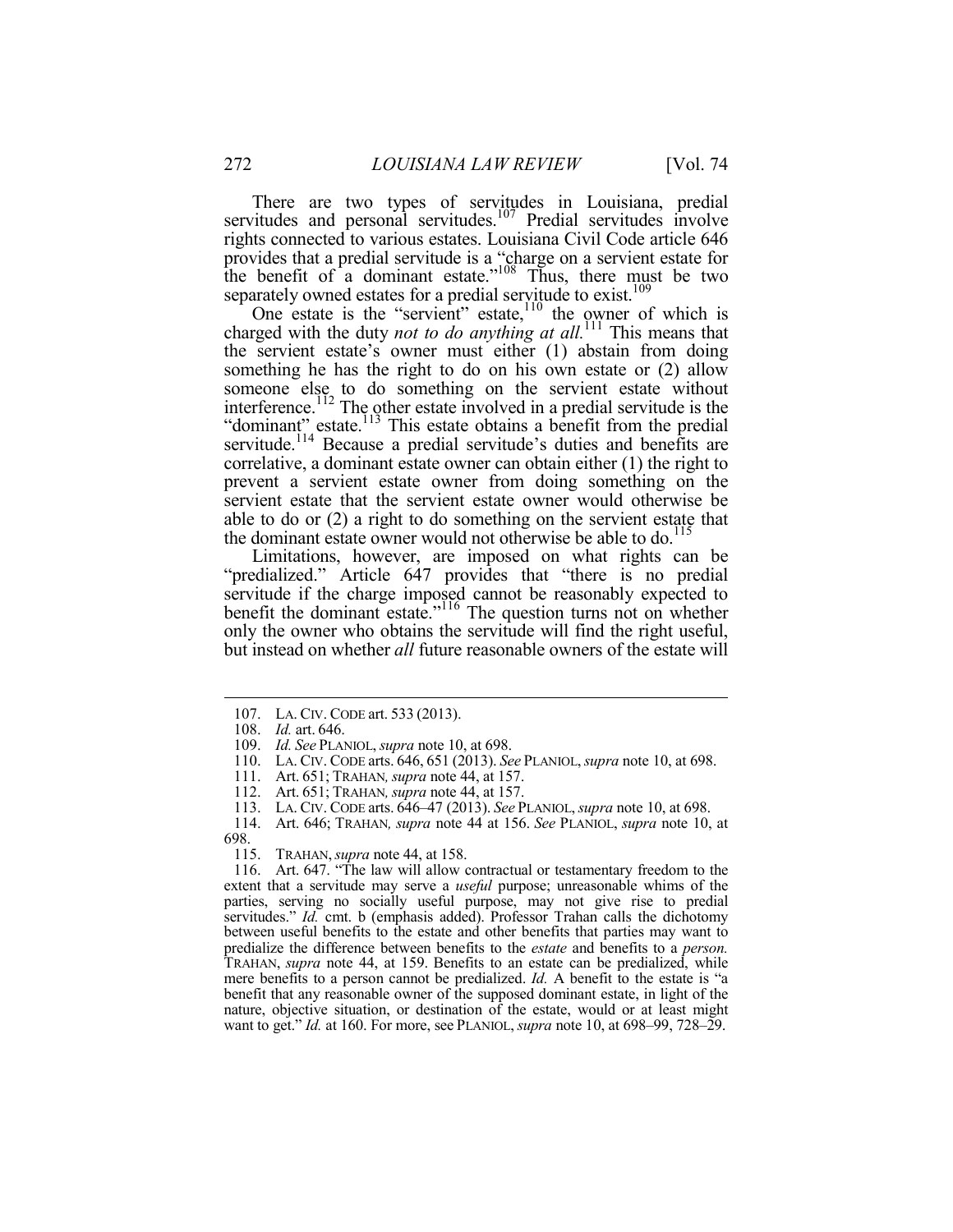find the right useful.<sup>117</sup> In turn, although a right of passage can be predialized, a right to swim in a neighbor's pool most probably cannot.<sup>118</sup>

Personal servitudes are similar to predial servitudes with a few key distinctions. Specifically, "[a] personal servitude is a charge on a thing for the benefit of a person."<sup>119</sup> There are three types of personal servitudes: $120$  usufruct, $121$  habitation, $122$  and right of use.<sup>123</sup> All three can be the subject of quasi-possession; however, the most relevant for this discussion is the right of use.  $124$  A right of use is identical to a predial servitude but for one distinction.<sup>125</sup> For a right of use, the right that the parties agree on does not benefit the dominant estate; it instead benefits an individual.<sup>126</sup> In this way, the servient estate remains burdened with a duty no matter who owns it, but the counteracting right only benefits a person.<sup>127</sup> It does not matter whether that person is tied to a certain estate.<sup>128</sup> While the right-of-use benefit is personal to an individual, this real right is heritable and can be transferred to another contractually.<sup>129</sup>

In the possessory action stage of property litigation, it does not matter whether Franks quasi-possessed a predial or a personal right-

LA. CIV. CODE art. 699 (2013).

 <sup>117.</sup> TRAHAN,*supra* note 44, at 158–60.

 <sup>118.</sup> Louisiana Civil Code article 699 provides further examples of rights that can be predialized.

The following are examples of predial servitudes: right of support, projection, drip, drain, or of preventing drain, those of view, of light, or of preventing view or light from being obstructed, of raising buildings or walls, or of preventing them from being raised, of passage, of drawing water, of aqueduct, or watering animals, and of pasturage.

 <sup>119.</sup> *Id.* art. 534.

 <sup>120.</sup> *Id.* 

 <sup>121.</sup> *Id.* The Louisiana Civil Code articles governing usufruct are articles 535– 629. *See* A.N. YIANNOPOULOS, PERSONAL SERVITUDES, *in* 3 LOUISIANA CIVIL LAW TREATISE (5th ed. 2000); TRAHAN,*supra* note 44, at 184–202.

 <sup>122.</sup> Art. 534. Louisiana Civil Code articles 630 through 638 govern habitation. *See* YIANNOPOULOS, *supra* note 121, PERSONAL SERVITUDES; TRAHAN, *supra* note 44, at 203.

 <sup>123.</sup> Art. 534. Louisiana Civil Code articles 639 through 645 govern a right of use.

 <sup>124.</sup> *Id.* art. 639. Louisiana Civil Code article 639 provides that "the personal servitude of right of use confers in favor of a person a specified use of an estate less than full enjoyment." *Id.* 

 <sup>125.</sup> TRAHAN,*supra* note 44, at 203.

 <sup>126.</sup> *Id.*; PLANIOL,*supra* note 10, at 630–31.

 <sup>127.</sup> TRAHAN,*supra* note 44, at 203; PLANIOL,*supra* note 10, at 630–31.

 <sup>128.</sup> TRAHAN,*supra* note 44, at 203; PLANIOL,*supra* note 10, at 630–31.

 <sup>129.</sup> LA. CIV. CODE arts. 643–44 (2013).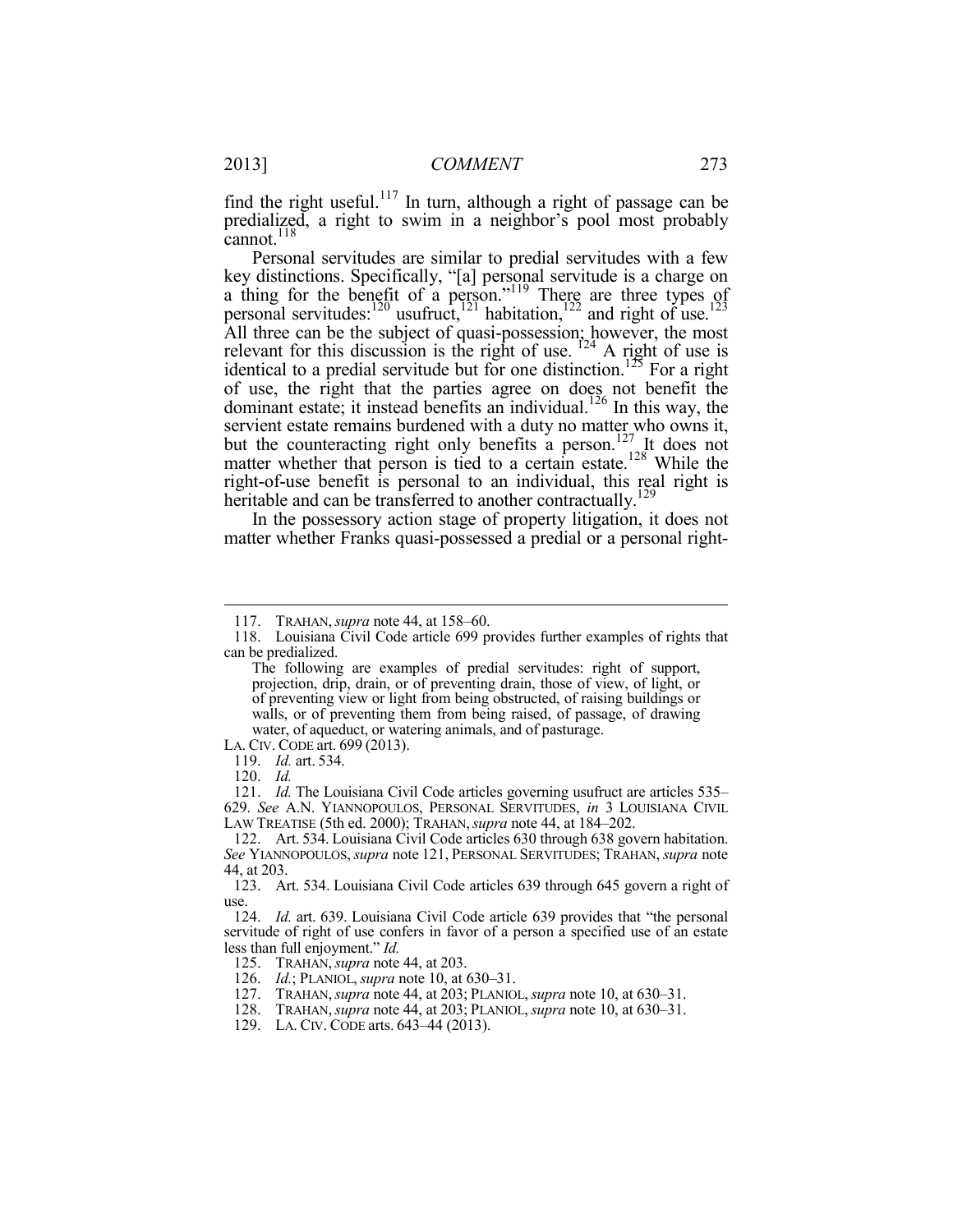of-use servitude.<sup>130</sup> What courts have found determinative, however, is the common nature of how predial and personal servitudes are created. As intangibles that are tied to land in at least some part, servitudes cannot exist without some variation of human behavior. Specifically, the parties must agree to enter into a servitude agreement by creating a servitude through title, $131$  or the servitude

 <sup>130.</sup> The issue as to what type of servitude to which a person has *quasi-animus*  is generally left for discussion in the petitory phase of litigation. However, courts look to the servitude interpretation articles for guidance. *See id.* arts. 730–34. Louisiana Civil Code article 730 provides that "[d]oubt as to the existence, extent, or manner of exercise of a predial servitude shall be resolved in favor of the servient estate." *Id.* art. 730. Accordingly, because a servitude burdens the servient estate and the free disposal and use of property, unclear agreements should always be interpreted to be a personal obligation or, at most, a personal servitude. *Id.* cmt. b. The above seems to be a hardline rule; however, reading further, the Code is slightly less clear. Louisiana Civil Code article 733 provides that "[w]hen the right granted be of a nature to confer an advantage on an estate, it is presumed to be a predial servitude." *Id.* art. 733. Also, "[w]hen the right granted is merely for the convenience of a person, it is not considered to be a predial servitude, unless it is acquired by a person as owner of an estate for himself, his heirs and assigns." *Id.* art. 734. Here, whether a predial or personal agreement is entered is not dependent on the burden to the servient estate, but instead, is dependent on the nature of the right in question. Louisiana Civil Code articles 732 through 734 are out of line with article 730. One offers a bright-line rule that parties generally do not intend to enter predial agreements. Art. 730. The other allows for the determination of whether a party intended to enter a predial or personal agreement to be based on the nature of the right in question. *Id.* arts. 732–34. Which one is the appropriate tool of interpretation? Courts are unsure; whether one method is used over another is generally left to the judge. *See* Parish v. Municipality No. 2, 8 La. Ann. 145 (La. 1853); Burgas v. Stoutz, 141 So. 67 (La. 1932); Simoneaux v. Lebermuth & Israel Planting Co., Ltd., 99 So. 531 (La. 1924). For more, see PLANIOL, *supra* note 10, at 730−31.

 <sup>131.</sup> Any predial or personal servitude can be created by title. TRAHAN, *supra*  note 44, at 175. In the simplest of terms, two parties agree in written or oral contract that a servitude will be created between them. For a predial servitude, the agreement may look something like: "I, [insert party name], in my capacity as owner of the servient estate, grant [insert party name], in his capacity as owner of the dominant estate, a right of passage." The right-of-use servitude may look like the following: "I, [insert party name], in my capacity as owner of the servient estate, grant a right of passage in favor of [insert party name]." Not all parties, however, have the legal capacity to create servitudes by title. *Id.* at 174. For example, the Civil Code provides that "[t]he right of imposing a servitude permanently on an estate belongs to the owner alone." LA. CIV. CODE art. 708 cmt. b (2013). Accordingly, *only* the owner of a servient estate can impose a duty on that estate; however, in contrast, the owner or any person acting in his name or on his behalf can receive a benefit on behalf of the dominant estate or himself. *Id.* art. 735; TRAHAN*, supra* note 44, at 171–74. Finally, parties must be careful to fulfill the specific form requirements relevant to transfers by title. LA. CIV. CODE arts. 1833, 1837, 1839, 1541, 1543 (2013). For onerous transfers of servitudes, form requirements are met if the parties act under authentic act, act under private signature, or by oral agreement when the property is delivered and the transferor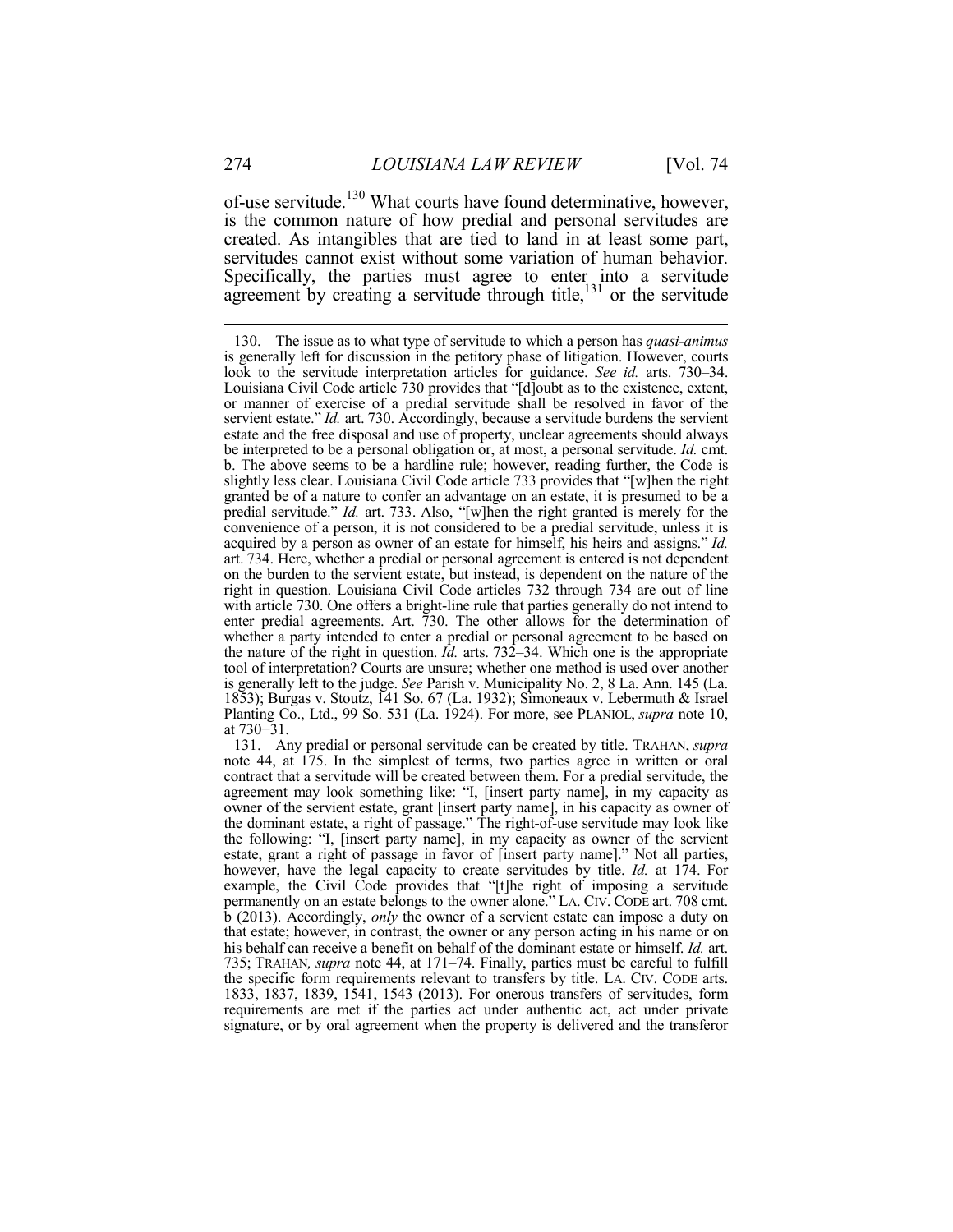will arise through operation of law because of some specific human behavior that creates a servitude through acquisitive prescription or destination.<sup>132</sup>

If the parties agree to enter into a servitude through title, permission is a necessary element of the servitude's creation. No matter what, there must be some point in time in which a servient estate owner allows a person to either come on to his property or allows that person to prevent him from doing something on his own property. The servitude agreement itself is a codification of the parties' consent and permissive frame of mind.

On the other hand, a servitude created through operation of law should technically arise only when no permissive act is involved. However, as evidenced in the following Section, when it comes to acquisitive prescription, Louisiana courts have allowed an informal permissive act to play a key role in quasi-possession and, furthermore, in the creation of servitudes. $133$ 

This role that permission plays in the creation of servitudes, both inside and outside of the realm of title, not only makes servitude rights wholeheartedly different than corporeal objects, but it accordingly acts as the key distinction between the elements of possession and quasi-possession.

recognizes the transfer under oath. *Id.* arts. 1833, 1837, 1839. For more, see PLANIOL,*supra* note 10, at 731–32.

 <sup>132.</sup> For discussion of the creation of servitudes through acquisitive prescription, see *supra* note 48. Also, predial servitudes can be created by destination. TRAHAN, *supra* note 44, at 177. Louisiana Civil Code article 741 explains that "[d]estination of the owner is a relationship established between two estates owned by the same owner that would be a predial servitude if the estates belonged to different owners." LA. CIV. CODE*.* art. 741 (2013). While it is technically possible for nonapparent servitudes, *see id.* art. 707, to be created by destination, it is rare. Art. 741; TRAHAN, *supra* note 44, at 178. As such, the concept is generally discussed in the context of apparent servitudes. In the most basic terms, when a landowner uses his single estate in a manner that is reflective of a predial servitude, if and when the single estate is divided into two, a predial servitude *automatically* comes into existence as between the two estates. TRAHAN*, supra* note 44, at 177–78. For example, say a landowner builds a driveway from the public road to the far end of his estate. He then sells the far end of his estate, while maintaining the ownership of the parcel closest to the public road. In the instant he divided his land, a predial servitude of passage was developed as between the two estates. The seller's estate is now the servient one, and the buyer's estate is the dominant one. The buyer, in his capacity as owner of the dominant estate, benefits from a right of passage on the driveway of the seller's land.

 <sup>133.</sup> *See infra* Part II.B.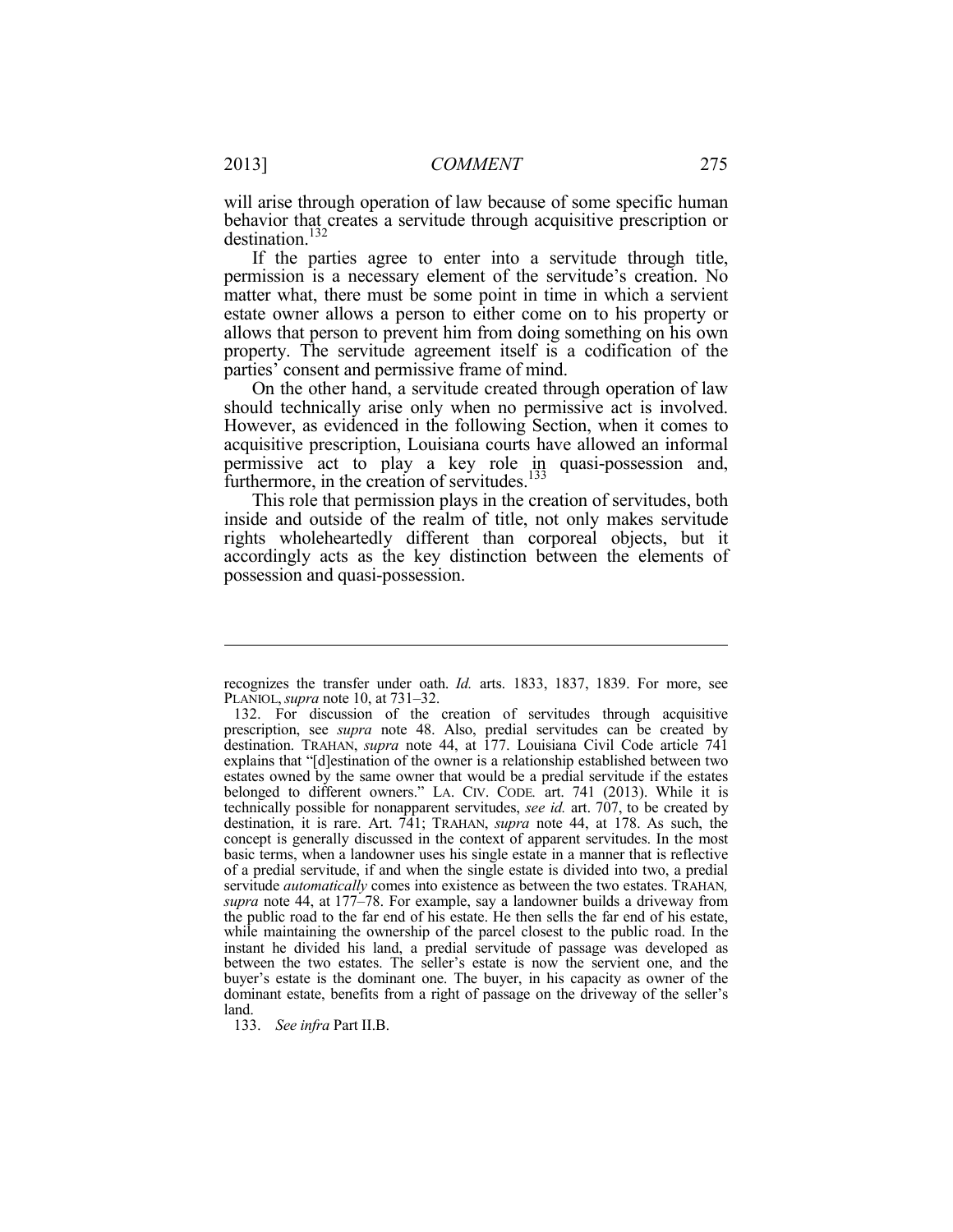#### *B. The Varying Elements of Possession and Quasi-possession*

Because the nature of predial and personal servitudes is distinguishable from that of corporeal immovables, the way in which servitudes can be quasi-possessed is distinguishable as well. Possession requires sufficient *corpus*, physical contact with a thing, and *animus*, intention to act like the thing's owner.<sup>134</sup> Quasipossession, however, requires sufficient *quasi-corpus* and *quasianimus.*<sup>135</sup> *Quasi-corpus* is very similar to *corpus*. Applying Louisiana Civil Code article 3425 by analogy, *quasi-corpus* of a servitude is "the exercise of acts of use or enjoyment of the rights afforded by that servitude." $136$  In turn, the mere use of a servitude right is enough to meet the threshold requirement of *quasi-corpus*. 137

*Quasi-animus* is much more complex than *quasi-corpus*. The definition of *quasi-animus* is provided by analogy in article 3421: "The exercise of a real right, such as servitude, *with the intent to have it as one's own* is quasi-possession."<sup>138</sup> Accordingly, one must believe or, at the very least, decide to act as though a servitude right is his own to have *quasi-animus* in a servitude.139 Generally, in the possession context, permission is the "kiss of death" for *animus*; those that initiate possessive acts under a grant of permission are called precarious possessors.<sup>140</sup> In fact, this general characteristic of possession was one of the determining factors in the *Franks*  analysis.<sup>141</sup> According to the court, Franks could not possess the right in the crossways because it was acting on behalf and with the permission of Union Pacific.<sup>142</sup> However, the court failed to recognize that in the permission context, *animus* and possession are wholly and distinctly different from *quasi-animus* and quasipossession.

As mentioned in the previous Section, unlike for possession, a permissive act plays a unique role in the creation of servitudes both within and outside the realm of title.<sup>143</sup> Because of the role permission plays in servitude creation, permission from the servient

 <sup>134.</sup> *See supra* Part I.B.

 <sup>135.</sup> TRAHAN,*supra* note 44, at 176.

 <sup>136.</sup> *Id.* 

 <sup>137.</sup> *Id.*

 <sup>138.</sup> LA. CIV. CODE art. 3421 (2013) (emphasis added).

 <sup>139.</sup> TRAHAN,*supra* note 44, at 176.

 <sup>140.</sup> *See supra* Part I.B.

 <sup>141.</sup> Franks Inv. Co. v. Union Pac. R.R. Co., No. 08-0097, 2011 WL 6157484, at \*2 (W.D. La. June 14, 2011), *aff'd*, 464 F. App'x 415 (5th Cir. 2012).

 <sup>142.</sup> *Id. See supra* Part I.C.

 <sup>143.</sup> *See supra* Part II.A.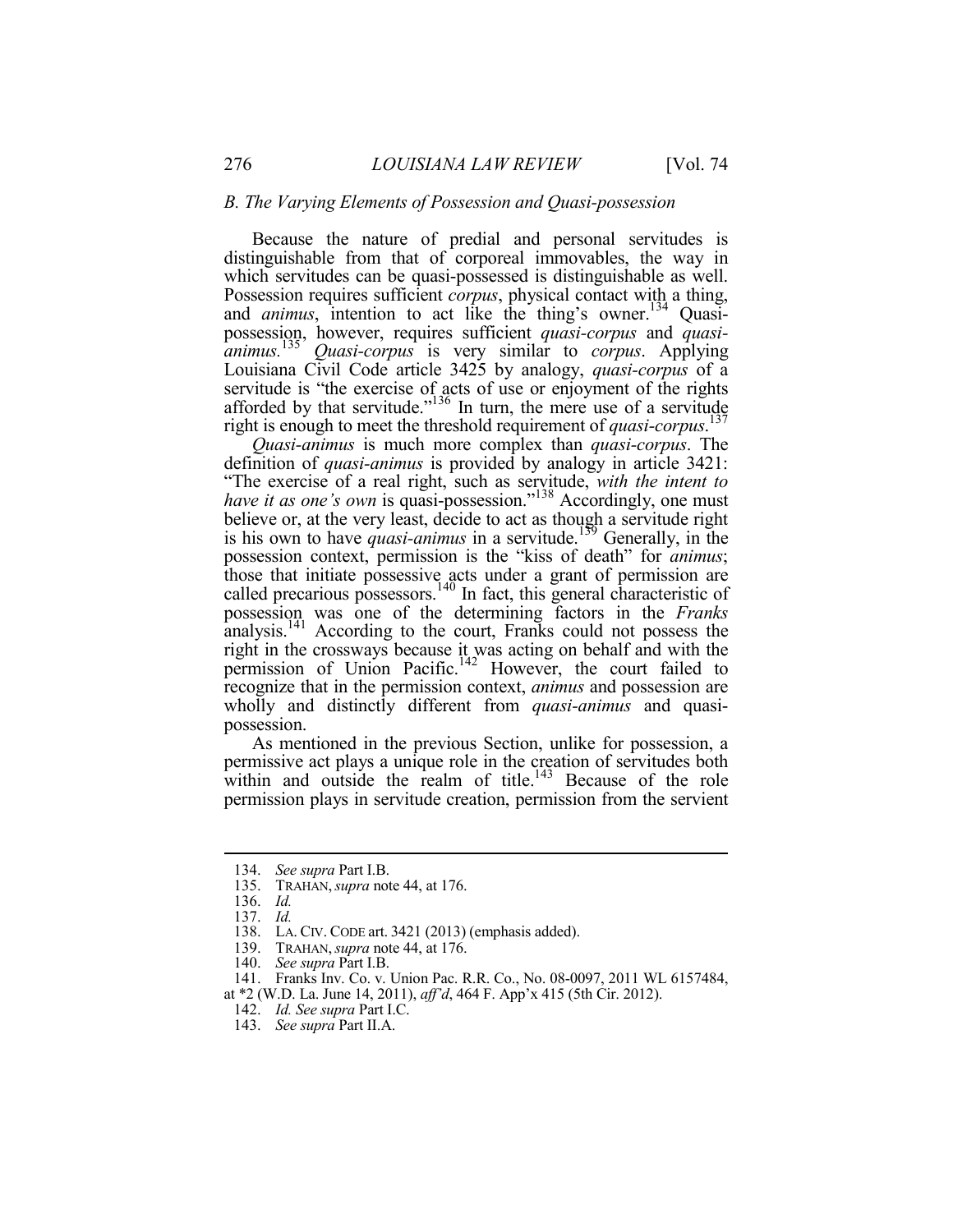estate owner does not preclude the dominant estate owner's formulation of *quasi-animus.* 

When considering the quasi-possession of servitudes created through title, Louisiana property scholars recognize the following:

Quasi-possession, far from being incompatible with such a grant of permission, presupposes it! Take, for example, the case in which one of two neighboring landowners grants to the other a predial servitude of passage across his estate. The "grant" of the servitude, by definition, entails a giving of permission, specifically, a giving of permission to enter upon and to cross the land. To be sure, with respect to the underlying thing—the corporeal immovable called the "servient estate"—the grantee of this servitude is but a "precarious possessor." Nevertheless, with respect to the servitude right itself, he is still a (true) quasi-possessor.<sup>14</sup>

A servitude created through title presupposes permission. By signing the servitude agreement, the servient estate owner is allowing the servitude holder to use his property. Accordingly, because permission is inherent to a servitude's creation through title and because the law allows a servitude to be quasi-possessed, permission cannot necessarily preclude the intent or *quasi-animus*  necessary for quasi-possession.

Further, when considering how servitudes can be created through title, Louisiana courts have gone so far as to allow the creation of a servitude with an oral grant of permission to use property without any other formal documentation. This shows that even when a servitude does not yet exist, a quasi-possessor can form the proper quasi-animus for the quasi-possession of a servitude while working under permission from the servient estate owner.

For example, in *Guillotte v. Wells*, a Louisiana court held that a pipeline right-of-use servitude was created by title after a landowner merely gave permission "as a neighbor" to the owner of adjacent property to build a gas line across his property and later acknowledged that permission under oath at trial.<sup>145</sup> The court recognized that a servitude was created by title under the oral transfer exception found in Louisiana Civil Code article 1839, which

 <sup>144.</sup> TRAHAN, *supra* note 44, at 176. *See also* BAUDRY-LACANTINERIE & TISSIER, *supra* note 10, at 161−62 ("A usufructuary is a precarious possessor since his very title implies the acknowledgment of the right of the naked owner. But with regard to the right of the usufruct he is not a precarious possessor, for he exercises and therefore possesses this right *animo domini.*").

 <sup>145.</sup> Guillotte v. Wells, 485 So. 2d 187, 189 (La. Ct. App. 1986).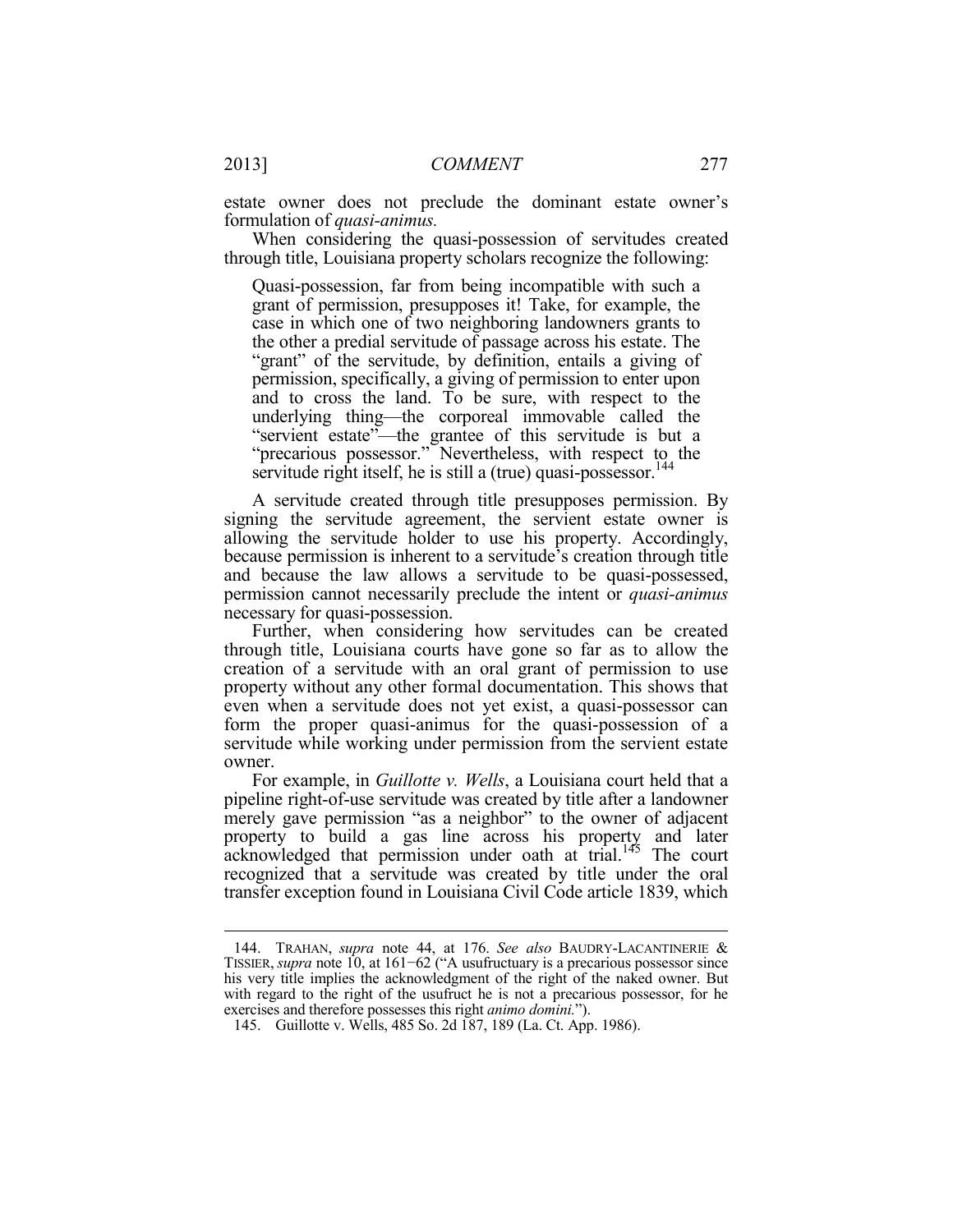requires delivery and recognition of the transfer under oath at trial.<sup>146</sup> Delivery of a servitude is sufficient when either  $(1)$  the act of transfer is delivered or (2) the right is *used* by the dominant estate owner.<sup>147</sup> In this case, the servitude was delivered when it was used.<sup>148</sup> Additionally, the transferor, Wells, recognized the transfer under oath when he told the court that he granted Guillotte permission to connect his line across the Wells property.149 Overall, the court recognized that a mere neighborly grant of permission to use land for a limited purpose was enough to establish a real obligation on the property.<sup>150</sup>

Even outside of the creation of servitudes through title, Louisiana courts have recognized that the proper *quasi-animus* for the quasi-possession of servitudes can be formed while acting under a grant of permission. In *Levet v. Lapeyrollerie*, the court held that a right-to-drain servitude was created through acquisitive prescription after Lapeyrollerie, as owner of Tract B, consented to digging a drainage line through Tract B to connect the alternatively owned neighboring Tracts A and C.<sup>151</sup> The drainage canal was essential to Tract C; without it, Tract C could not be cultivated.152 The court recognized the servitude's creation, noting that "[t]here is no dispute

149. *Id.* at 188.

1

 151. Levet v. Lapeyrollerie, 39 La. Ann. 210, 213 (La. 1887). Please note that there is a drafting mistake in the Southern Reporter edition of *Levet. See* Levet v. Lapeyrollerie, 1 So. 672, 674 (La. 1887). Please rely solely on the original text in the Louisiana Annual Reports series.

152. *Levet*, 39 La. Ann. at 213.

<sup>146.</sup> *Id.* at 188. "A transfer of immovable property must be made by authentic act or by act under private signature. *Nevertheless, an oral transfer is valid between the parties when the property has been actually delivered and the transferor recognizes the transfer when interrogated under oath*." LA. CIV. CODE art. 1839 (2013) (emphasis added).

<sup>147.</sup> LA. CIV. CODE art. 722 (2013).

 <sup>148.</sup> *Guillotte*, 485 So. 2d at 189.

 <sup>150.</sup> *Id.* at 191. *See also* Steinberg v. La. Land & Exploration Co., 927 So. 2d 474, 478–79 (La. Ct. App. 2006) (discussing the holding of *Guillotte* as reasonable in light of Louisiana Civil Code article 1839); Jones v. Tezeno 758 So. 2d 896, 899 (La. Ct. App. 2000) (discussing the holding of *Guillotte* in the context of the plaintiff's asserted claim of a predial servitude by title); Miller v. Long Oil & Gas Exploration, Ltd., 542 So. 2d 75, 79–81 (La. Ct. App. 1989) (holding that because a servitude can be verbally created through *Guillotte,* a servitude agreement can be orally amended); Marina Enters. v. Ahoy Marine Servs., 496 So. 2d 1080, 1084 n.2 (La. Ct. App. 1986) (noting that the servitude agreement between Blue Streak Enterprises and Ahoy Marine could have been proven even without a writing). *But see* Robert Inv. Co. v. Eastbank, Inc., 496 So. 2d 465, 469 (La. Ct. App. 1986) (noting that conventional predial servitude agreements must be in writing and disputes are always resolved in favor of the servient estate); Stinson v. Lapara, 62 So. 2d 291, 294–95 (La. App. Ct. 1953) ("And surely it cannot be successfully contented that real property can be transferred by verbal agreement.").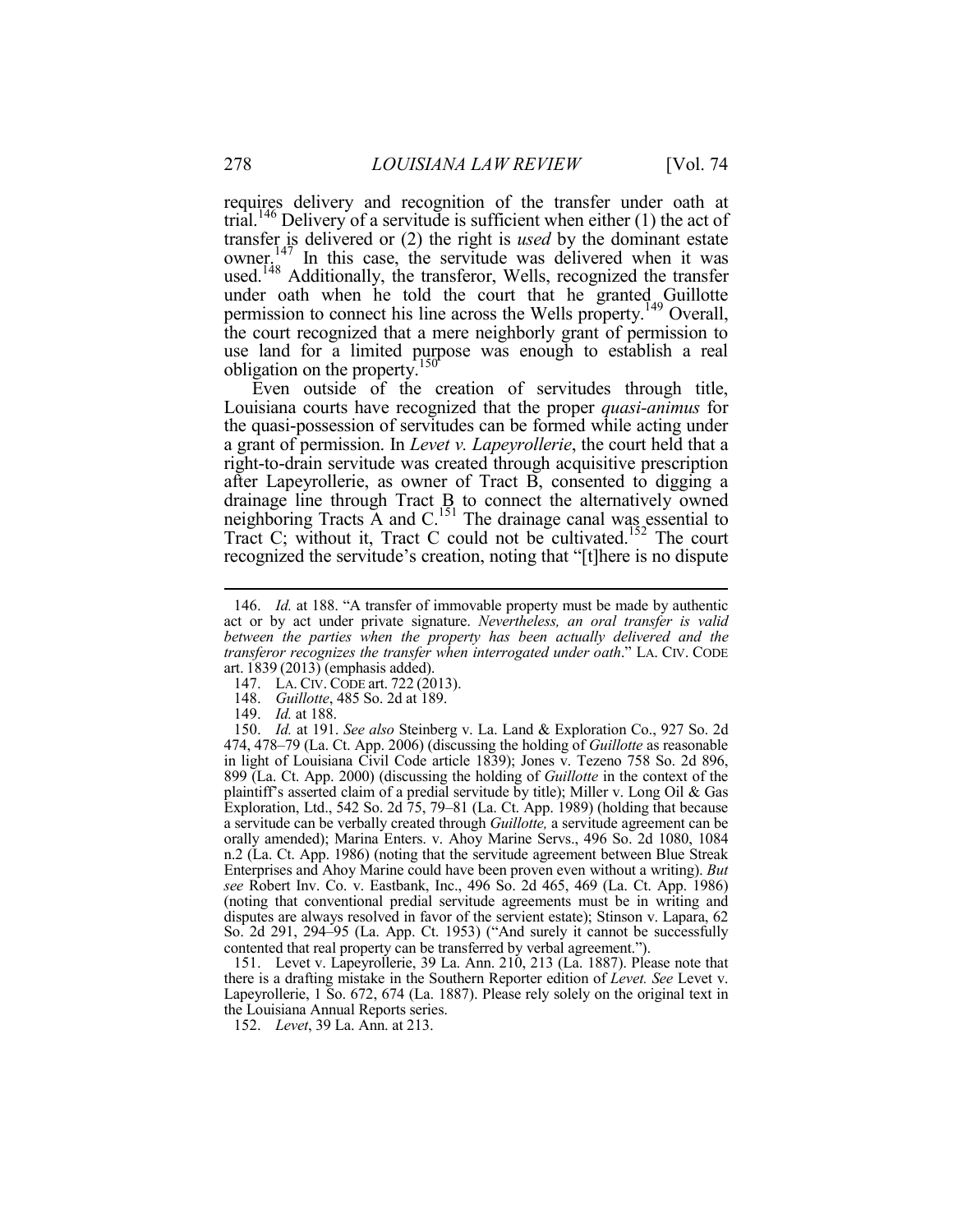that the servitude here has been possessed or enjoyed for more than 10 years without interruption."153 This statement shows that the court set Levet's quasi-possession time to start from the moment Lapeyrollerie granted the permission to dig the drainage canal across his land.<sup>154</sup> The court also seemingly relied on the fact that the right that the parties contemplated—drainage—was of "real advantage to the estate."<sup>155</sup> Overall, this case provides that when permission is exchanged between parties and that permission involves a right that can be of real advantage to an estate, sufficient quasi-possession can begin for acquisitive prescription from the moment the right is contemplated and used by the parties.<sup>156</sup>

Overall, as mere permission is enough to *create* a servitude, it cannot simultaneously *hinder* the quasi-possession of a servitude. Because of the nature of servitude rights and the jurisprudential trends in Louisiana, a potential quasi-possessor is more than capable of forming the proper *quasi-animus* for quasi-possession while acting under permission. As a result, quasi-possessors often embody a dual status, acting as both precarious possessors *and* quasipossessors simultaneously.<sup>157</sup> Relative to the possession of corporeal property, they do not have sufficient *animus* and are precarious possessors having no possessory interests.158 However, relative to the quasi-possession of the incorporeal servitude, quasi-possessors are true possessors with proper *quasi-animus* and with full possessory interests.<sup>159</sup>

<sup>153</sup>*. Id.* Please note that this sentence is misprinted in its parallel citation of the Southern Reporter. Only rely on the original print in the Louisiana Annual Reports series. *Id.* at 210–13. Additionally, note that the law at the time of this case allowed for a servitude to be created by acquisitive prescription of ten years *without* just title and good faith. *See LA. CIV. CODE art.* 742 cmt. b (2013).

<sup>154</sup>*. Levet*, 39 La. Ann. at 214.

 <sup>155.</sup> *Id.* at 213–14. *See supra* notes 116, 118.

 <sup>156.</sup> *But see* YIANNOPOULOS, *supra* note 9, PREDIAL SERVITUDES § 138–39, at 399–402; PLANIOL, *supra* note 10, at 742–44. Notice that the holding of *Levet*  seems to ignore the *adverse* intent generally necessary for an acquisitive prescription claim. The court seems to recognize the unique nature of a servitude and hold that as long as the right used is one of true advantage to the estate, it can be quasi-possessed for acquisitive prescription despite any permission involved.

 <sup>157.</sup> TRAHAN,*supra* note 44, at 66.

 <sup>158.</sup> *Id. See* BAUDRY-LACANTINERIE & TISSIER,*supra* note 10, at 161–62.

 <sup>159.</sup> TRAHAN, *supra* note 44, at 66. *See* BAUDRY-LACANTINERIE & TISSIER, *supra* note 10, at 161–62. Notably, the fact that quasi-possessors can be precarious possessors and quasi-possessors at the same time does not mean that the Louisiana Civil Code articles on precarious possession, *see* LA. CIV. CODE arts. 3437–40 (2013), do not apply to quasi-possession cases. The best explanation is through example. Consider the *Franks* case. There were two apparent partnership relationships in the case. The most obvious was Franks and Union Pacific. However, there was a second: Franks and its subsidiaries. The court articulated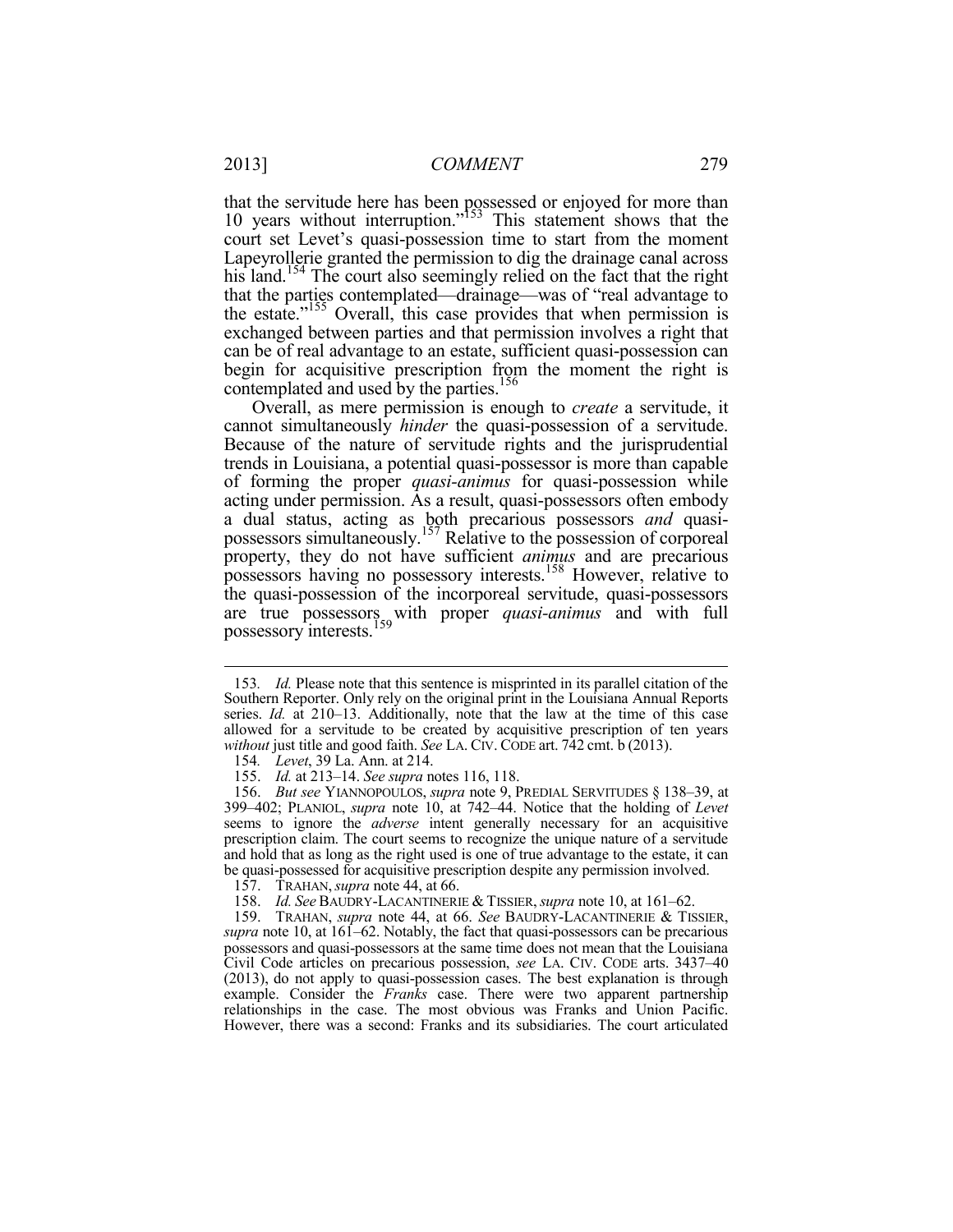Further, the inherent nature of servitudes created by title, the holding in *Guillotte*, the holding in *Levet*, and the widely recognized dual status of quasi-possessors show that the *Franks* court was mistaken in allowing the court's determination that Franks acted under the railroad company's permission to preclude it from a remedy. While the court could have ultimately ruled for Union Pacific for alternative reasons, it could not allow the permissive act to be automatically determinative.<sup>160</sup> Franks could have formed the proper *quasi-animus* in reference to the servitude-like language in the 1923 title agreement.<sup>161</sup> Alternatively, in accordance with *Guillotte*, Franks could have formed the proper *quasi-animus* when it used a servitude right under Union Pacific's permission that was later recognized under oath at trial. Under *Levet*, Franks could have even formed the proper *quasi-animus* from the moment the parties contemplated the right of passage. Any of these options were viable, yet the *Franks* court ignored them all, not even allowing the parties to address evidence relevant to this issue. Because of a quasipossessor's dual status, the court correctly labeled Franks as a precarious possessor relative to its possession of the physical crossways; however, relative to the plaintiff's true claim—the quasipossession of a servitude right—the court simply ended its inquiry prematurely.

In fact, the court ended its inquiry so prematurely that it allowed its determination to completely preclude Franks from maintaining a cause of action.162 Once again, the *Franks* court was mistaken because, like the subject matter and elements of possession and quasi-possession, the parties against whom remedy is available in each field of law differ.

that Franks let a number of its subsidiaries, like Dill, the pipeline inspector, the oil company, the real estate developer, and the sewer maintenance inspectors, use the crossways to enter the Franks property. Franks Inv. Co. v. Union Pac. R.R. Co., No. 08-0097, 2011 WL 6157484, at \*1 (W.D. La. June 14, 2011), *aff'd*, 464 F. App'x 415 (5th Cir. 2012). Relative to Franks's quasi-possession of the servitude in the crossways, these subsidiaries were precarious quasi-possessors. They did not have *quasi-animus* sufficient for quasi-possession*.* They used the right but *not*  with the intent that it was their own. Accordingly, if any one of them wanted to protect its use of the servitude, it would be able to bring a possessory action against anyone except Franks, limited by article 3440. *See* Art. 3440.

 <sup>160.</sup> The term "automatically" is used in reference to *supra* notes 150, 156 and accompanying text. It is possible for a court to accept jurisprudence conflicting with the holdings of *Guillotte* and *Levet*. However, because it is unclear, a court would have to allow the parties to present evidence as to this issue specifically.

 <sup>161.</sup> *See supra* Part I.A.

 <sup>162.</sup> *Franks*, 2011 WL 6157484, at \*4.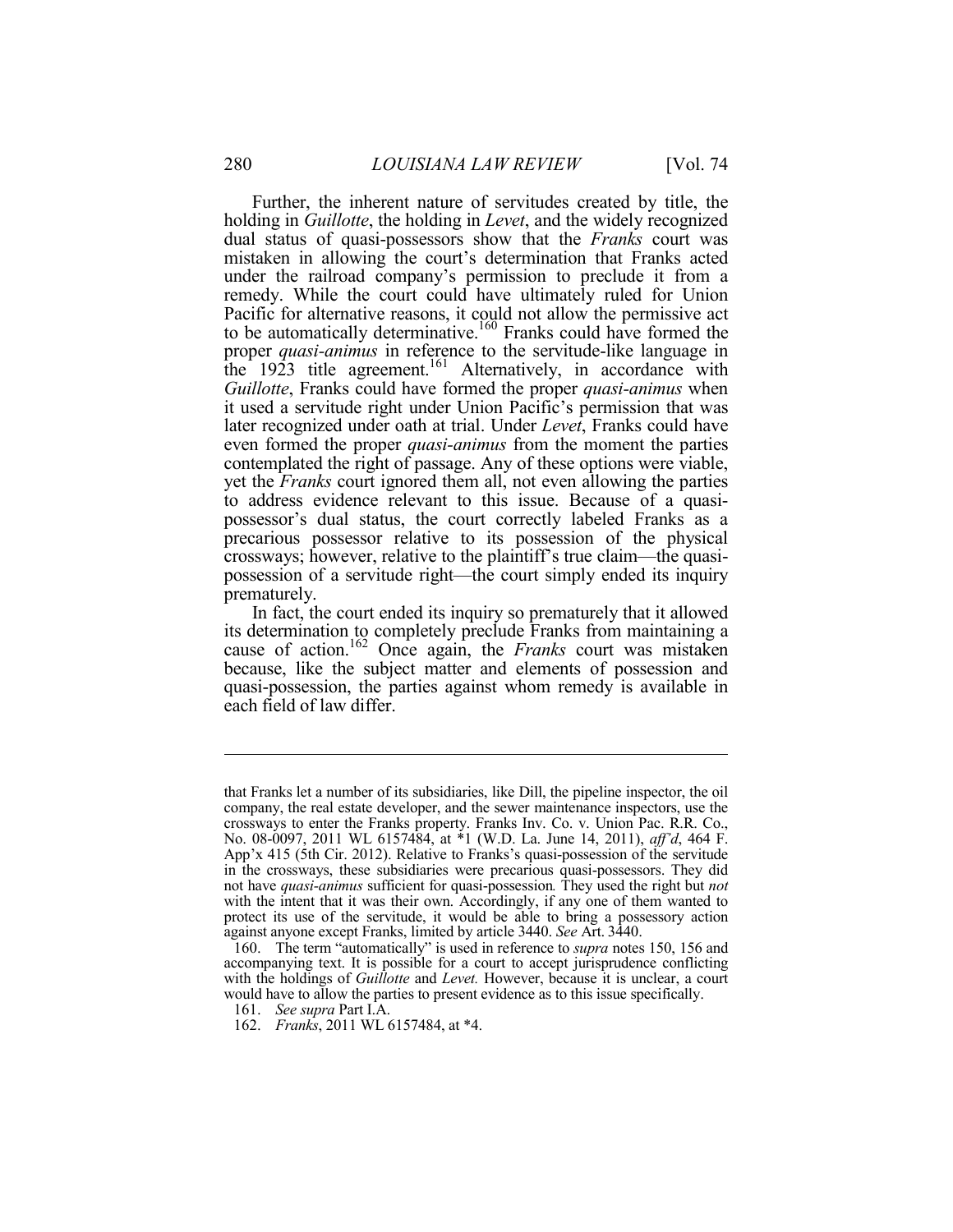#### *C. The Varying Parties Against Whom Remedy Is Available in Possession and Quasi-possession*

The final variation between possession and quasi-possession is the parties against whom the possessory action provides a remedy. For possession and the claimed possession of corporeal things, if a person is labeled as a precarious possessor, then, under Louisiana Civil Code article 3440, he can bring a possessory action against anyone except the person for whom he is possessing.<sup>163</sup> Civil Code article 3440 is exactly what the *Franks* court relied on in barring Franks's possessory claim.<sup>164</sup> The court believed that Franks possessed the crossways on behalf of Union Pacific and, therefore, could not bring a possessory action against Union Pacific.<sup>165</sup> The court failed to acknowledge, however, that quasi-possessors can *also* be true possessors of the *right* to cross land that another possesses and, as such, can bring an independent possessory action against anyone.<sup>166</sup>

The same elements of the possessory action must be met for quasi-possession cases.<sup>167</sup> However, whether a quasi-possessor can bring a possessory action against the possessor of the corporeal thing is dependent on what interests he is asserting in the action. If the quasi-possessor asserts his interest in the *real right* of the servitude, then he may bring a possessory action against anyone, including the possessor of the underlying corporeal thing.<sup>168</sup> On the other hand, if the quasi-possessor brings an action to protect his precarious interests in the possession of that *corporeal thing itself*, he is limited by Civil Code article 3440.<sup>169</sup>

 <sup>163.</sup> Art. 3440.

 <sup>164.</sup> *Franks*, 2011 WL 6157484, at \*4.

 <sup>165.</sup> *Id.* 

 <sup>166.</sup> Louisiana Code of Civil Procedure article 3655 provides that:

The possessory action is one brought by the possessor of immovable property *or of a real right therein* to be maintained in his possession of the property or *enjoyment of the right* when he has been disturbed, or to be restored to the possession or enjoyment thereof when he has been evicted.

LA. CODE CIV. PROC. art. 3655 (2013) (emphasis added).

 <sup>167.</sup> *See supra* note 40.

 <sup>168.</sup> *See* YIANNOPOULOS, *supra* note 9, PREDIAL SERVITUDES § 179, 186, at 482, 496 ("The possessory action may be brought against any person who has caused a disturbance of possession, be he the owner of the servient estate or another person."); YIANNOPOULOS, *supra* note 9, PREDIAL SERVITUDES § 186, at 496.

 <sup>169.</sup> LA. CIV. CODE art. 3440 (2013).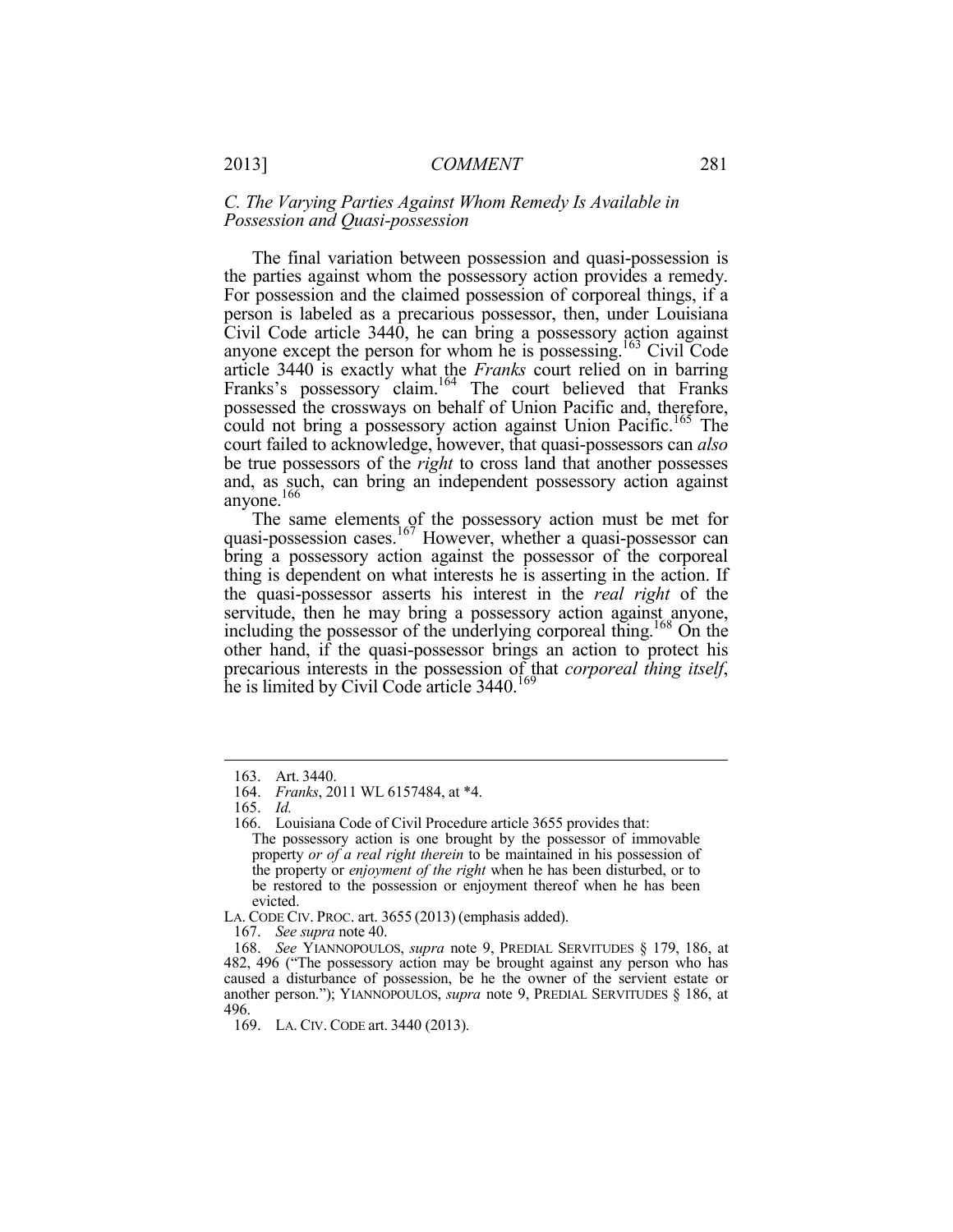Franks exclusively asserted an interest in a real right burdening Union Pacific's land and crossways.<sup>170</sup> It did not purport to possess the physical crossways.<sup>171</sup> Accordingly, article 3440 did not bar it from bringing a possessory action against Union Pacific to assert a quasi-possessory right to cross the land. In asserting its interest in the quasi-possession of a right to traverse the crossways, Franks was capable of bringing a possessory action against anyone, including Union Pacific.

Overall, in deciding the *Franks* claim, the court failed to recognize and distinguish the unique variations between possession and quasi-possession, such as the nature of the thing quasipossessed, the elements necessary for quasi-possession, and the parties against whom a quasi-possession claim can be brought. The court instead treated Franks's claim in a real right connected to the crossways as if it was purely a claim for possession of the physical crossways themselves.<sup>172</sup> In doing so, the court blurred the lines between possession and quasi-possession to such a degree that the case can in no way serve as proper precedent for future quasipossession jurisprudence.

#### III. A LASTING EFFECT: APPROPRIATE RESPONSES TO *FRANKS INVESTMENT CO. L.L.C. V. UNION PACIFIC RAILROAD CO.*

In light of the court blurring the concepts of possession and quasi-possession, *Franks* has the potential to effectuate a number of poor consequences. Most importantly, Louisiana courts and lawyers are likely to be confused about the concept of quasi-possession in the future. It is not necessarily true that the *Franks* court's ultimate holding in favor of Union Pacific is incorrect. Instead, the court utilized the wrong line of reasoning, not even allowing the plaintiff and defendant in the case to present relevant evidence on the true issue—the quasi-possession of a servitude in the land and crossways.<sup>173</sup>

As such, the poor analysis in the case has the potential to confuse quasi-possession jurisprudence, extending far beyond that concerning railroads and farmers. For example, any common servitude case regarding a right of passage on a neighbor's driveway to access property could be considered a claim for the possession of

 <sup>170.</sup> *Franks*, 2011 WL 6157484, at \*1.

 <sup>171.</sup> *Id.* 

 <sup>172.</sup> *Id.* at \*1–4.

 <sup>173.</sup> The *Franks* court adjudicated the case from the sole perspective of the physical crossways. The court did not mention the term and considered no evidence regarding cases similar to, or even opposing, *Levet* or *Guillotte*.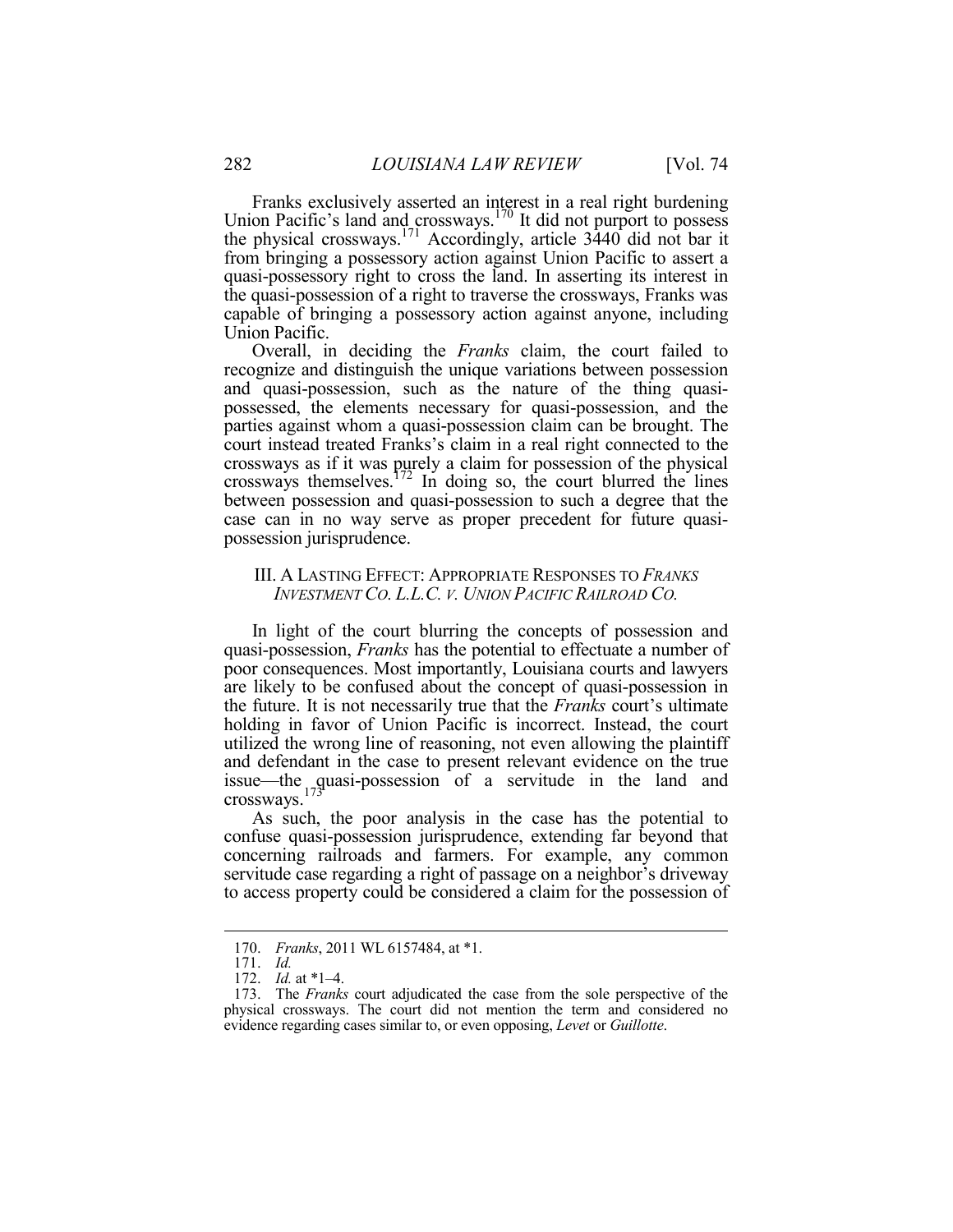the driveway itself. A case regarding a right to utilize a drainage line could be treated instead as a claim for the possession of the actual land. In this manner, quasi-possessors would never be capable of moving beyond their simultaneous status as precarious possessors.174 Servitude holders and users could be completely barred from bringing a possessory action against the grantor of the servitude.

It is imperative that the above result be prevented. Specifically, future cases with similar facts to *Franks* should utilize a pure quasipossession line of reasoning, and the Louisiana Legislature should amend the Civil Code to clarify the faulty proposition that the laws of possession apply by analogy to the quasi-possession of incorporeals.175

#### *A. An Exemplary Case: How Future Louisiana Cases Like* Franks *Should Be Decided Using Quasi-possession Principles*

The *Franks* court blurred the lines between possession and quasi-possession, utilizing the incorrect line of reasoning relative to Franks's asserted interest of a real right burdening the Union Pacific land and crossways.<sup>176</sup> Because it is likely that cases with similar facts will be filed throughout the state, it is imperative that federal and Louisiana state courts acknowledge and apply the unique aspects of the law of quasi-possession. Future possessory actions, filed to assert quasi-possession of a real right, should be decided using principles of quasi-possession alone.

*Franks*'s holding and line of reasoning are of no true precedential value. The facts of *Franks*, however, are exemplary for articulating a proper line of reasoning for a quasi-possession case.

Four items should concern courts within a quasi-possession possessory action: (1) whether the plaintiff developed sufficient *quasi-corpus*; (2) whether the plaintiff developed sufficient *quasianimus*; (3) whether both lasted for more than a year such that the right to quasi-possess was gained; and  $(4)$  whether the right to quasipossess was never subsequently lost.177 Using this and the *Franks*  facts as a framework, a future quasi-possession case like *Franks* could be successful.

 <sup>174.</sup> *See supra* Part II.B.

 <sup>175.</sup> *See* LA. CIV. CODE art. 3421 (2013).

 <sup>176.</sup> *See supra* Part II.

 <sup>177.</sup> Applying the requirements of Louisiana Code of Civil Procedure article 3658 by analogy. *See supra* note 40.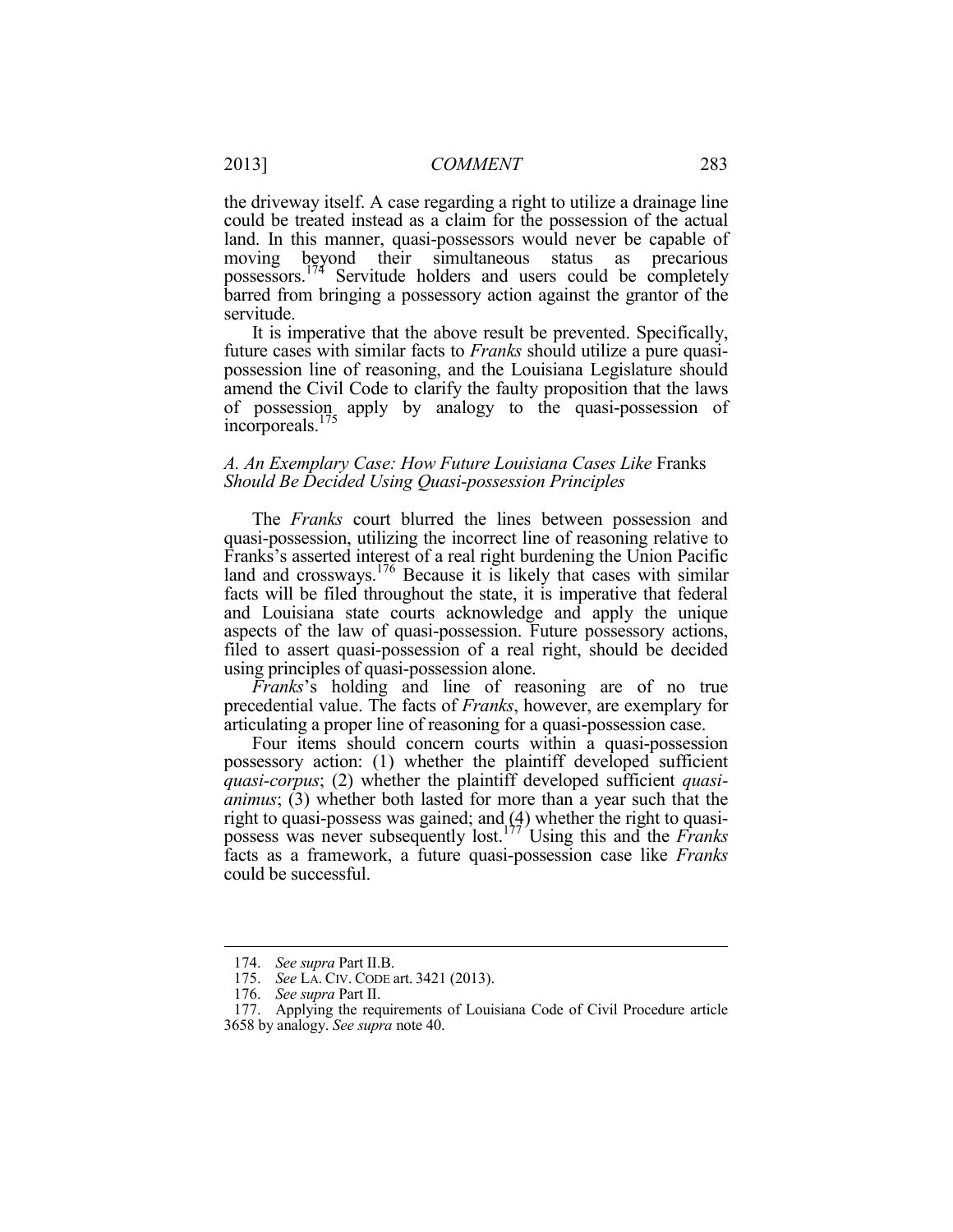First, a court must consider *quasi-corpus*. Sufficient *quasicorpus* for the quasi-possession of real rights is mere use.<sup>178</sup> Under facts like those in *Franks*, this element is likely met. Franks and its subsidiaries used the crossways continuously for a number of years, most notably of which was Joe Dill, a lessee who used the crossways to access the property and move his agricultural equipment to and from the highway.<sup>179</sup> These acts should be enough to constitute use sufficient for the *quasi-corpus* element for quasipossession.

Second, a court must consider *quasi-animus.* This element was the determining factor for the court in *Franks*; however, as posited in this Comment, the court mistakenly came to its determination under the framework of the law of possession. The following analysis is more appropriate for a quasi-possession case.

*Quasi-animus* is the intent to hold a real right as one's own.<sup>180</sup> Unlike for possession, evidence that a potential quasi-possessor used a servitude with permission does not automatically preclude the proper formulation of *quasi-animus*. 181 Beyond established presumptions,182 courts must only consider whether the potential quasi-possessor acted in a manner reflective of dominion over a real right.183 Under facts like those in *Franks*, the *quasi-animus* element would likely be met as well. The fact that servitude-like language existed in the deed to the property is persuasive evidence that a servitude of passage was created through title.<sup>184</sup> Accordingly, because a servitude created through title presupposes permission, that permission does not preclude the development of *quasianimus.*<sup>185</sup> Further, Franks acted in a manner reflective of an intent to use the servitude right as its own. Specifically, Franks extended its right to others.186 Franks gave permission to Dill and other workers to use a right to cross as if Franks exclusively had the power to do so. This exercise of dominion over a right to cross is probably reflective of an assertion of ownership.<sup>187</sup>

1

 186. Franks Inv. Co. v. Union Pac. R.R. Co., No. 08-0097, 2011 WL 6157484, at \*1 (W.D. La. June 14, 2011), *aff'd*, 464 F. App'x 415 (5th Cir. 2012).

 <sup>178.</sup> *See supra* Part II.B.

 <sup>179.</sup> Franks Inv. Co. v. Union Pac. R.R. Co., No. 08-0097, 2011 WL 6157484, at \*1 (W.D. La. June 14, 2011), *aff'd*, 464 F. App'x 415 (5th Cir. 2012).

 <sup>180.</sup> *See supra* Part II.B.

 <sup>181.</sup> *See supra* Part II.B.

 <sup>182.</sup> One who establishes *quasi-corpus* is presumed to have *quasi-animus. See*  LA. CIV. CODE art. 3427 (2013).

 <sup>183.</sup> *See supra* Part II.B.

 <sup>184.</sup> *See supra* Part I.A.

 <sup>185.</sup> *See supra* Part II.B.

 <sup>187.</sup> For examples of acts that are reflective of an assertion of ownership, see LA. CIV. CODE art. 3431 cmt. d (2013).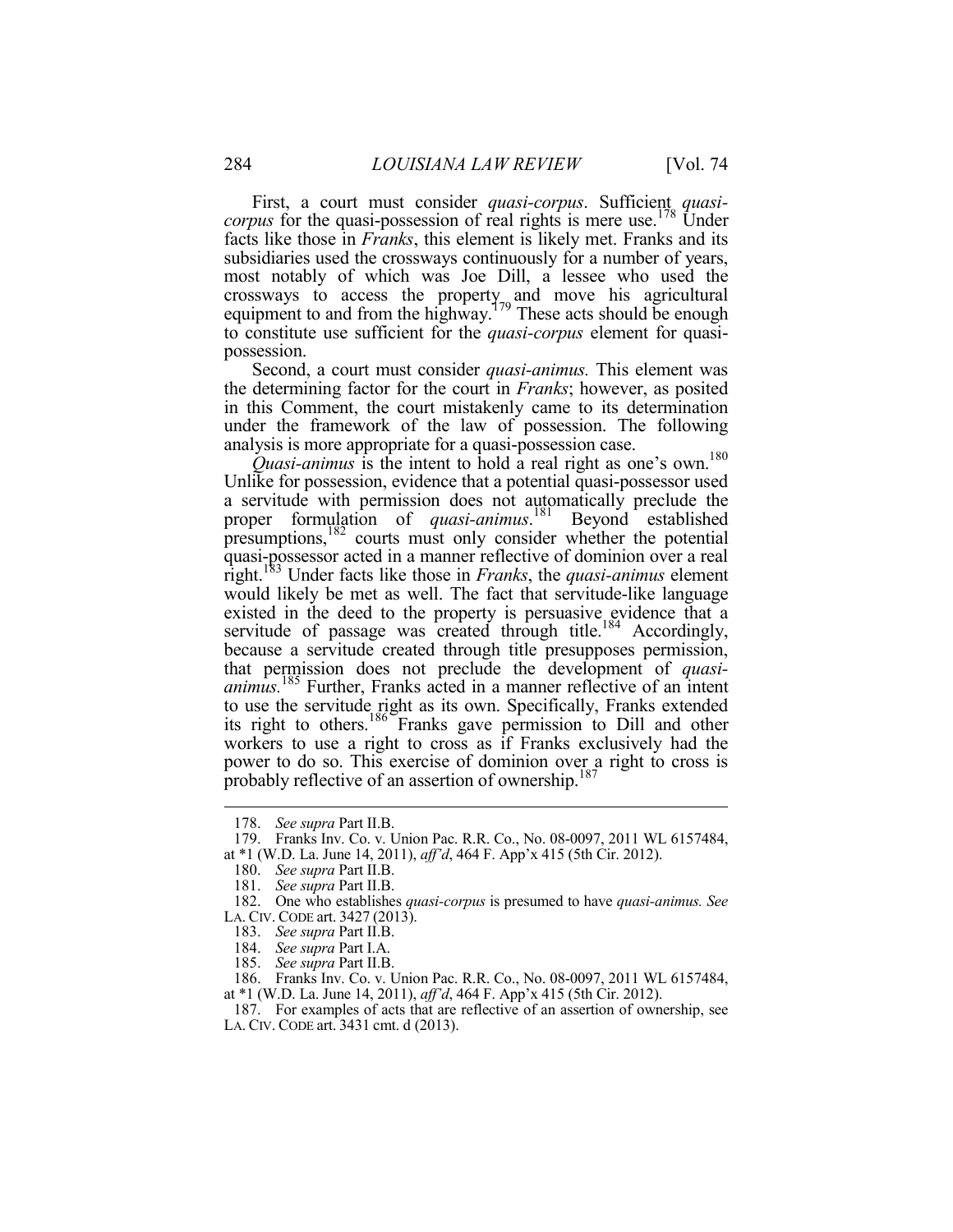Third, courts must guarantee that the right to quasi-possess has been gained. The establishment of sufficient *quasi-corpus* and *quasi-animus* for more than one year results in a quasi-possessor gaining the right to quasi-possess.<sup>188</sup> The right to quasi-possess grants a quasi-possessor a judicially protectable right in a certain thing.189 Under facts similar to *Franks*, it is highly probable that the right to quasi-possess was gained. Both the elements of *quasicorpus* and *quasi-animus* were probably met, and they would likely have lasted more than a year because the crossways were developed in 1923 and Franks brought the action in 2008.<sup>190</sup>

Finally, courts must guarantee that the right to quasi-possess has never been lost.<sup>191</sup> For this inquiry, courts commonly consider whether the quasi-possessor was ever evicted.<sup>192</sup> The right to quasipossess is not lost post-eviction as long as the quasi-possessor regains quasi-possession or files a possessory action within one year

1

 192. *See* LA. CIV. CODE arts. 3421, 3433, 3434 (2013). For general possession, Louisiana Civil Code article 3433 recognizes the concept of eviction, noting that "possession is lost when the possessor . . . is evicted by another by force or usurpation." Louisiana jurisprudence posits two criteria for eviction: (1) there must be an act by another that prevents the possessor from doing physical acts with the thing he possesses (*corpus*); and (2) this act must be such that if the actual possessor would have witnessed it, it would have "seriously challenged" the possessor's dominion. *See* Liner v. La. Land & Exploration Co., 319 So. 2d 766 (La. 1975); Evans v. Dunn, 458 So. 2d 650 (La. Ct. App. 1984); Richard v. Comeaux, 260 So. 2d 350 (La. Ct. App. 1972). Courts have found items like erecting a fence or other enclosure to be sufficient for eviction; however, acts such as occasionally mowing grass on another's land will not be adequate. YIANNOPOULOS, *supra* note 9, PROPERTY § 313, at 620. Eviction for quasipossession purposes is more complex than for the purposes of regular eviction of possession. Specifically, to evict a quasi-possessor a person "must exercise the right according to its nature with the intent to have it as ones own." *Id.* at 622. Because the nature of a real right is different than that of a corporeal thing, the acts that a person must do to interfere with *quasi-corpus* must meet a higher threshold than those for regular eviction. Specifically, the act must actually interfere with a quasi-possessor's use of his right. *Id.* For example, if a servitude agreement contemplates the right to pass across a driveway in the morning, adverse use of the driveway at night would not be sufficient for eviction. While the standard is high, courts have found that eviction can occur if a building that inhibits the use of a quasi-possessor's real right is constructed. *Id.* 

 <sup>188.</sup> *Id.* art. 3422.

 <sup>189.</sup> *See* YIANNOPOULOS, *supra* note 9, PROPERTY § 310, at 614; TRAHAN, *supra* note 44, at 72.

 <sup>190.</sup> *See supra* Part I.A.

 <sup>191.</sup> LA. CIV. CODE art. 3434 (2013). *See* YIANNOPOULOS, *supra* note 9, PROPERTY § 313, at 622; TRAHAN*, supra* note 44 at 72; Mire v. Crowe 439 So. 2d 517, 521–23 (La. Ct. App. 1983); Liner v. La. Land & Exploration Co., 319 So. 2d 766 (La. 1975).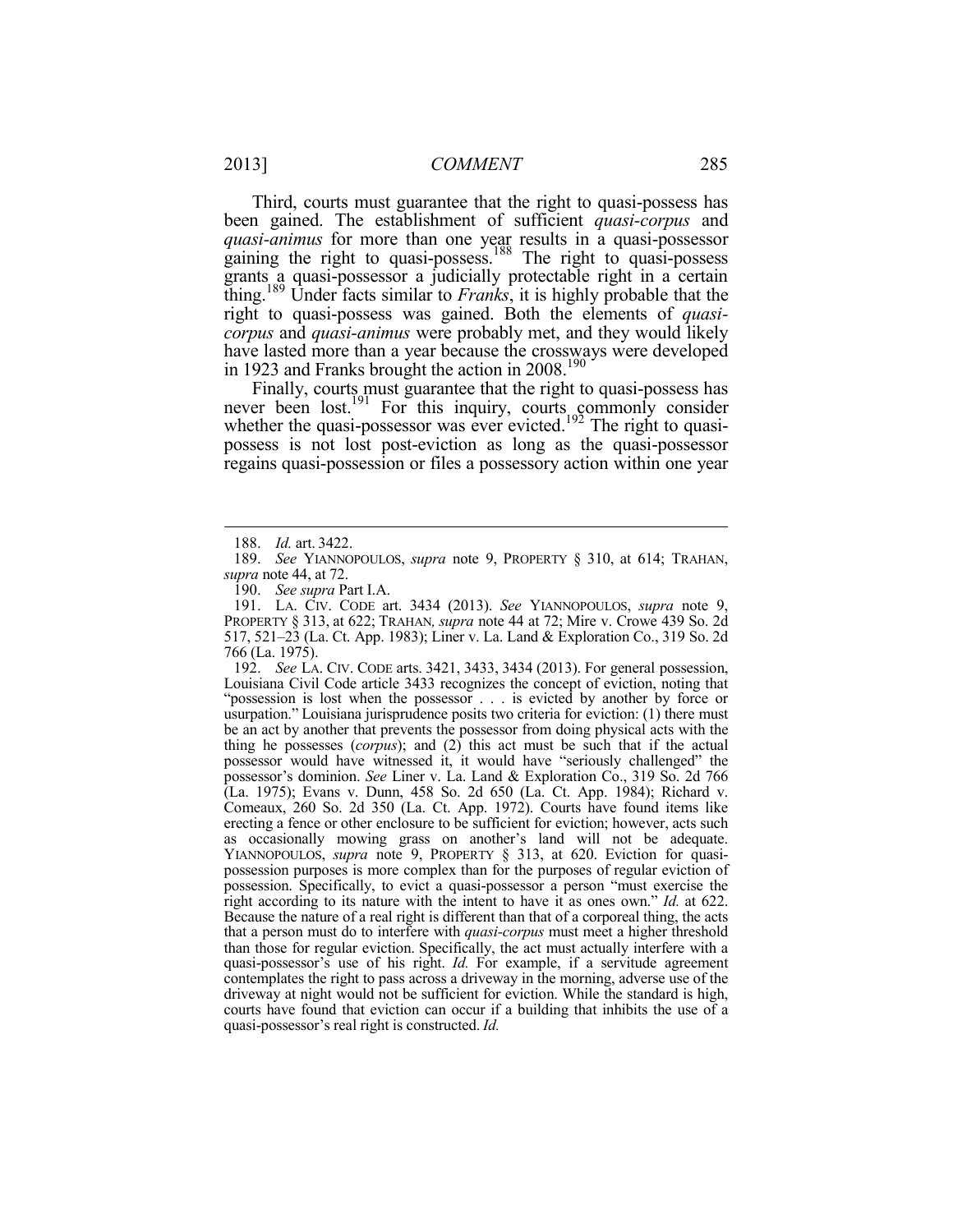of the eviction.193 Under facts similar to *Franks*, the right to quasipossess was likely maintained. The only act of Union Pacific that was intrusive enough to constitute an eviction was its complete removal of the crossways.<sup>194</sup> Franks, however, filed the possessory action to maintain the right to quasi-possess well within one year of that eviction.

Overall, it is very likely that future possessory actions with similar claims and facts to *Franks* could be successful. While the result in future cases may differ, cases with similar facts can use the above reasoning to adjudicate a pure quasi-possession claim.

#### *B. A Need for Clarification: Call to the Louisiana Legislature*

In light of the complexity of quasi-possession, it is unsurprising that the *Franks* court incorrectly applied the quasi-possession analogy laid out in Louisiana Civil Code article 3421 on possession.<sup>195</sup> Accordingly, the Louisiana Civil Code must accurately reflect how Louisiana courts and scholars treat quasipossession cases. To prevent any further confusion, the Louisiana Civil Code should be amended to include the following:<sup>196</sup>

Article 3421: Possession

Possession is the detention or enjoyment of a corporeal thing, movable or immovable, that one holds or exercises by himself or by another who keeps or exercises it in his name.

The exercise of a real right, such as a servitude, with the intent to have it as one's own is quasi-possession. The rules governing possession apply by analogy to the quasipossession of incorporeals.

#### Proposed Amendment:

Possession is the detention or enjoyment of a corporeal thing, movable or immovable, that one holds or exercises by himself or by another who keeps or exercises it in his name.

The exercise of a real right, such as a servitude, with the intent to have it as one's own is quasi-possession. The rules

 <sup>193.</sup> In this context, quasi-possession is exactly the same as possession. *See supra* note 70.

 <sup>194.</sup> Franks Inv. Co. v. Union Pac. R.R. Co., No. 08-0097, 2011 WL 6157484, at \*2 (W.D. La. June 14, 2011), *aff'd*, 464 F. App'x 415 (5th Cir. 2012).

 <sup>195.</sup> Art. 3421.

 <sup>196.</sup> The italicized language encompasses proposed additions to the current Louisiana Civil Code.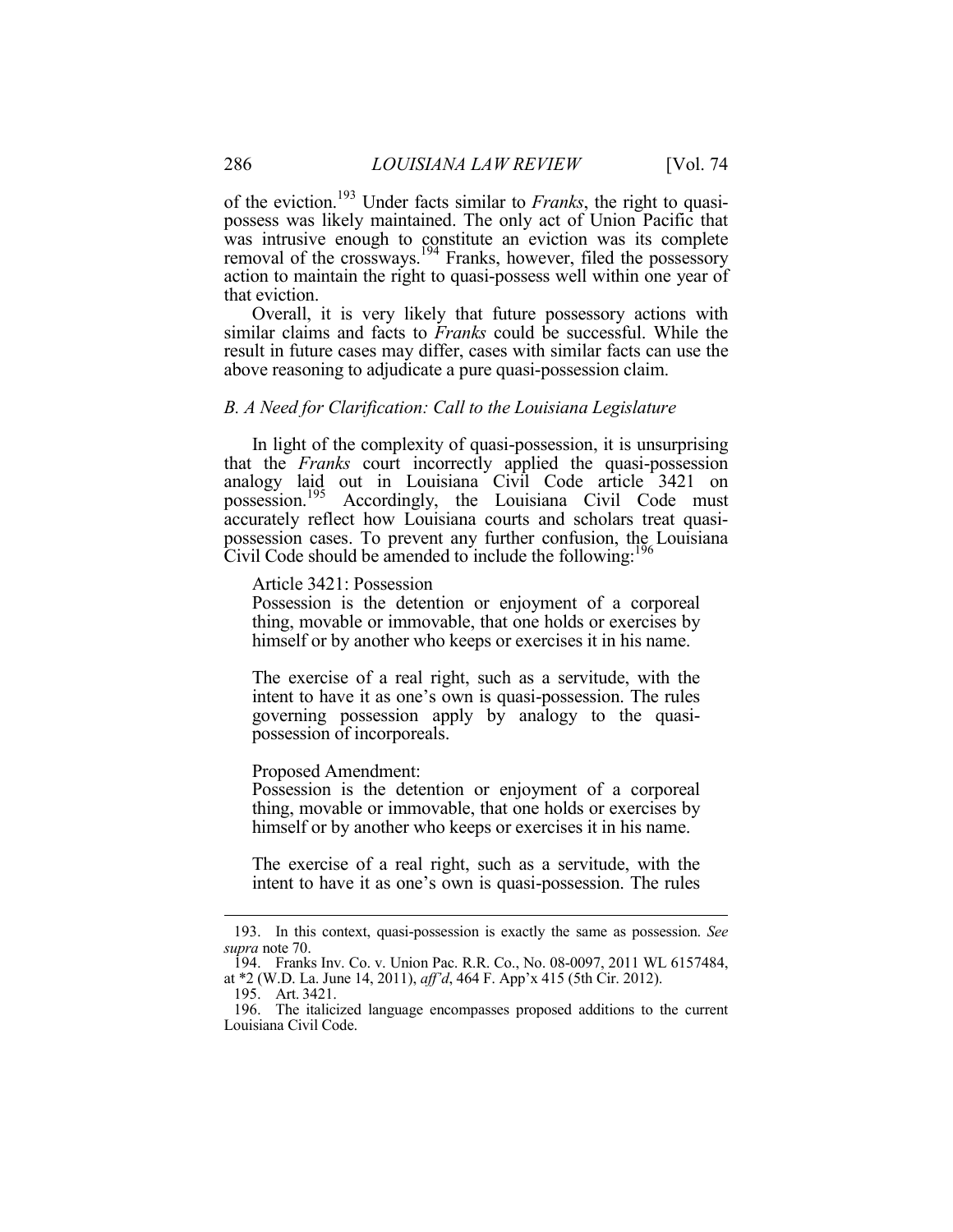governing possession apply by analogy to the quasipossession of incorporeals *to the extent that their application is compatible with the nature of incorporeals*.

#### Article 3437: Precarious possession

The exercise of possession over a thing with the permission of or on behalf of the owner or possessor is precarious possession.

Proposed Amendment:

The exercise of possession over a thing with the permission of or on behalf of the owner or possessor is precarious possession.

*Precarious possessors can hold a dual status. They may be precarious possessors relative to a corporeal and quasipossessors relative to an incorporeal simultaneously. Nevertheless, the use of an incorporeal, such as a servitude, without the intent to have it as one's own is precarious quasi-possession.* 

Article 3440: Protection of precarious possession

Where there is a disturbance of possession, the possessory action is available to a precarious possessor, such as a lessee or a depositary against anyone except the person for whom he possesses.

#### Proposed Amendment:

Where there is a disturbance of possession, the possessory action is available to a precarious possessor, such as a lessee or a depositary against anyone except the person for whom he possesses.

*If asserting only the quasi-possession of an incorporeal, precarious possessors who are also quasi-possessors may bring a possessory action against anyone. Nevertheless, a precarious quasi-possessor may bring a possessory action against anyone except the person for whom he quasipossesses the incorporeal.* 

In amending the Civil Code, the comments to article 3437 must reflect the fact that permission is not a burden on establishing the